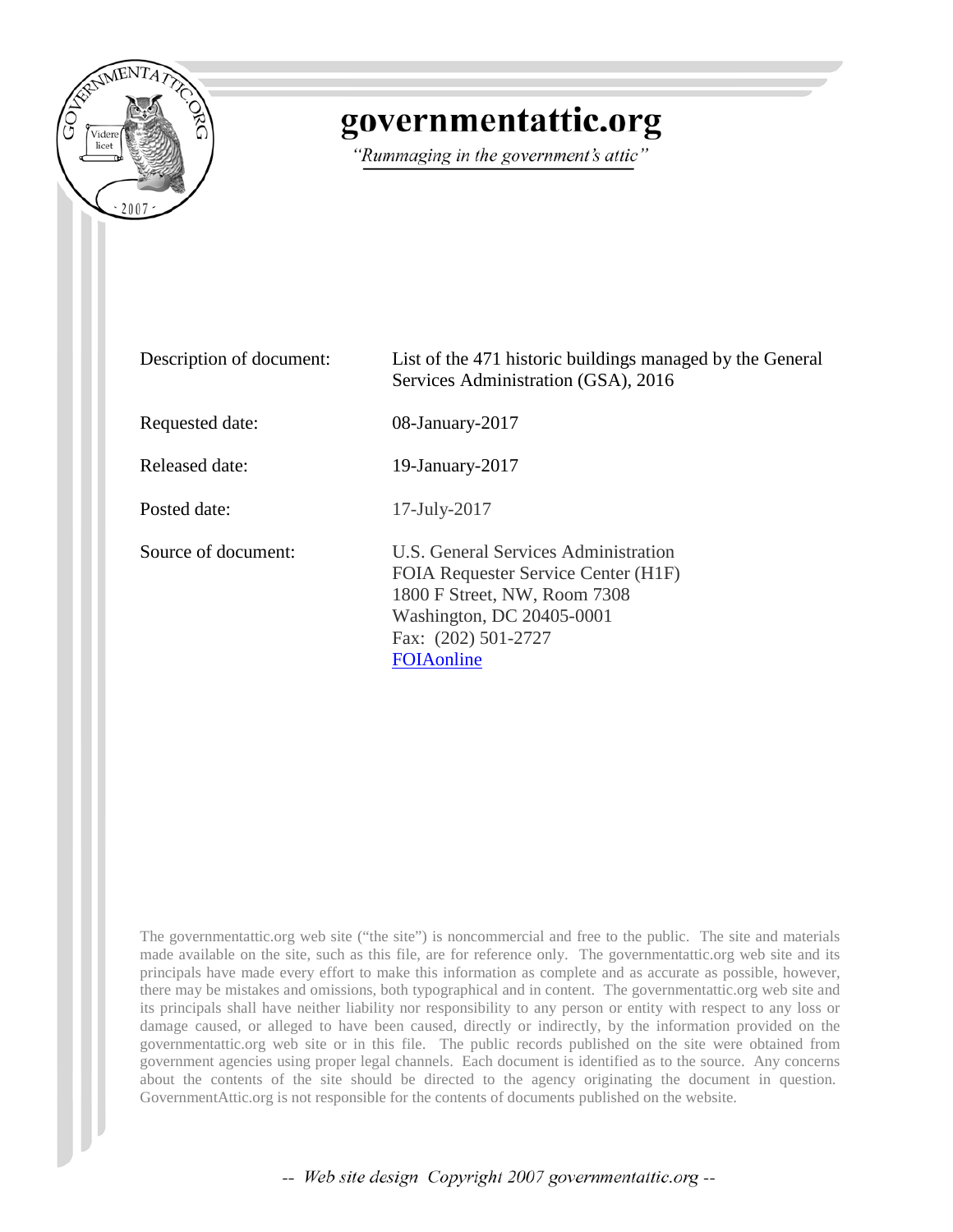

January 19, 2017

This is in response to your U.S. General Services Administration (GSA) Freedom of Information Act (FOIA) request (GSA--2017-000339), submitted on January 8, 2017, in which you requested "A copy of the list of the 471 historic properties managed by GSA, referenced on this page: https://www.gsa.gov/portal/category/101398."

Enclosed is our current list of GSA-controlled historic buildings, updated during September, 2016. Buildings in the list are categorized numerically by historic status as 1, 2 or 3. Buildings categorized as having a historic status of "1" are National Historic Landmarks. Buildings indicated as historic status category "2" are listed in the National Register of Historic Places. Buildings indicated as "3" have been determined eligible for the National Register of Historic Places.

This completes our action on this FOIA request. For additional information about GSA historic buildings, visit GSA's preservation program webpage at www.gsa.gov/historicpreservation or contact Ms. Caroline Alderson at 202- 501-9156 or by email at caroline.alderson@gsa.gov. You may also contact the GSA FOIA Public Liaison, Audrey Brooks, at (202) 205-5912 or by email at audrey.brooks@gsa.gov for any additional assistance and to discuss any aspect of your FOIA request.

Sincerely,

*T* ~'41 *luN1'4'* 

FOIA Program Manager

**Enclosure** 

U.S General Services Administration 1800 F. Street, NW Washington, DC 20405 Telephone: (202) 501-0800 Fax: (202) 501-2727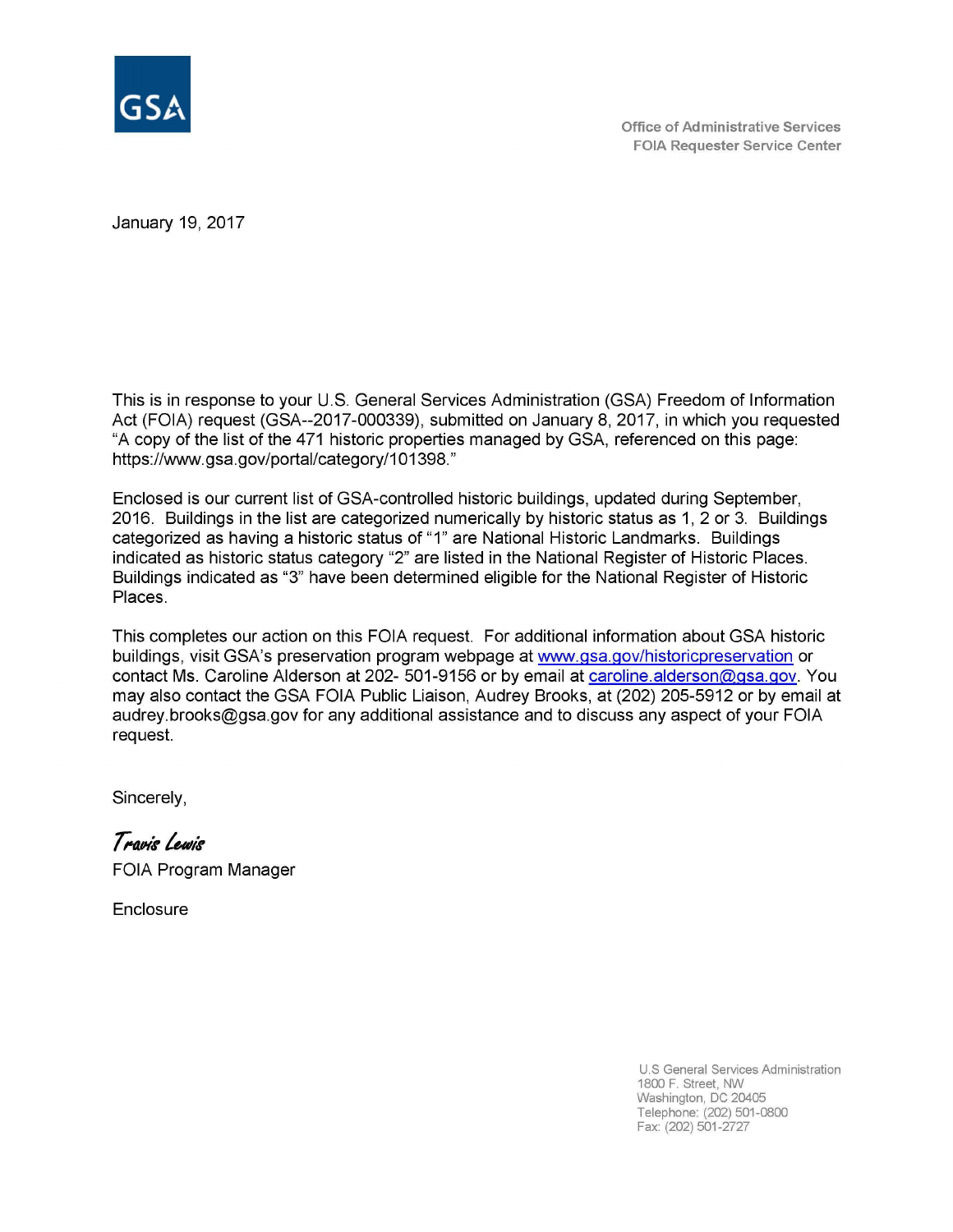|    | Region Code   Location Code   Building Status   Leased |        |   | Building Name                                   | Street Address                | ∥City                 | State Code   Zip Code   |                       | ∥Cal Date | Building RSF Status Code |
|----|--------------------------------------------------------|--------|---|-------------------------------------------------|-------------------------------|-----------------------|-------------------------|-----------------------|-----------|--------------------------|
| 01 | CT0013                                                 | Active |   | <b>WILLIAM R. COTTER FB</b>                     | 135 HIGH ST                   | <b>HARTFORD</b>       | $\mathsf{ICT}$          | 06103-1125 1/1/1933   |           | 157,674.24 2             |
| 01 | CT0024                                                 | Active | F | RICHARD C. LEE U S COURTHOUSE                   | 141 CHURCH ST                 | <b>NEW HAVEN</b>      | $\mathsf{ICT}$          | 06510-2001 1/1/1919   |           | 100,772.18 2             |
| 01 | MA0013                                                 | Active | F | JOHN W. MCCORMACK BUILDING                      | 5 POST OFFICE SQUARE          | <b>BOSTON</b>         | <b>IMA</b>              | 02109-3901 1/1/1933   |           | 597,364.75 2             |
| 01 | MA0076                                                 | Active | F | US CUSTOM HOUSE                                 | 37 NORTH SECOND STREET        | <b>NEW BEDFORD</b>    | MA                      | 02740-6329 1/1/1836   |           | $6,341.51$ 1             |
| 01 | MA0113                                                 | Active |   | HAROLD D. DONOHUE FEDERAL BUILDING & COURTHOUSE | 595 MAIN ST                   | <b>WORCESTER</b>      | <b>MA</b>               | 01608-2093 1/1/1932   |           | 94,694.23 2              |
| 01 | MA0131                                                 | Active |   | JFK FEDERAL BUILDING                            | 15 NEW SUDBURY STREET         | <b>BOSTON</b>         | <b>MA</b>               | 02203-0002 1/1/1966   |           | 838,339.11 3             |
| 01 | ME0034                                                 | Active |   | EDWARD T. GIGNOUX COURTHOUSE                    | 156 FEDERAL ST                | <b>PORTLAND</b>       | $\parallel$ ME          | 04101-4152   1/1/1911 |           | 75,187.94 2              |
| 01 | <b>ME0035</b>                                          | Active |   | US CUSTOM HOUSE                                 | 312 FORE STREET               | <b>PORTLAND</b>       | M <sub>E</sub>          | 04101-4110 1/1/1871   |           | 12,184.99 2              |
| 01 | ME0501                                                 | Active |   | LPOE, FERRY POINT                               | 3 CUSTOMS STREET              | CALAIS                | ME                      | 04619-9998 1/1/1936   |           | 11,620.63 2              |
| 01 | ME0503                                                 | Active |   | LPOE COMM. INSPECTION, FERRY POINT              | 3 CUSTOMS STREET              | CALAIS                | $\parallel$ ME          | 04619-9998 1/1/1936   |           | 1,588.16 2               |
| 01 | ME0551                                                 | Active |   | LPOE, COBURN GORE                               | 6092 ARNOLD TRAIL             | <b>COBURN GORE</b>    | M <sub>E</sub>          | 04936-9998 1/1/1932   |           | 5,037.96 2               |
| 01 | <b>ME0552</b>                                          | Active |   | LPOE RESIDENCE 1, COBURN GORE                   | 6092 ARNOLD TRAIL             | <b>COBURN GORE</b>    | ME <sup></sup>          | 04936-9998 1/1/1932   |           | $953.50$   2             |
| 01 | ME0553                                                 | Active |   | LPOE RESIDENCE 2, COBURN GORE                   | 6092 ARNOLD TRAIL             | <b>COBURN GORE</b>    | ME                      | 04936-9998 1/1/1932   |           | $2,174.17$ 2             |
| 01 | <b>ME0601</b>                                          | Active |   | LPOE, FORT FAIRFIELD                            | <b>1 BOUNDRY LINE RD</b>      | <b>FORT FAIRFIELD</b> | ME <sup></sup>          | 04742-3628 1/1/1934   |           | $5,024.57$  2            |
| 01 | <b>ME0701</b>                                          | Active |   | LPOE, LIMESTONE                                 | 410 GRAND FALLS RD            | <b>LIMESTONE</b>      | ME <sup></sup>          | 04750-6412 1/1/1934   |           | $2,712.43$  2            |
| 01 | ME0751                                                 | Active |   | LPOE, ORIENT                                    | US ROUTE 1                    | ORIENT                | ME <sup></sup>          | 04471-9998 1/1/1937   |           | $3,128.37$ 2             |
| 01 | <b>ME0752</b>                                          | Active |   | LPOE GARAGE, ORIENT                             | US ROUTE 1                    | <b>ORIENT</b>         | <b>IME</b>              | 04471-9998 1/1/1937   |           | 388.94 2                 |
| 01 | NH0036                                                 | Active |   | THOMAS J MCINTYRE FB                            | 80 DANIEL ST                  | PORTSMOUTH            | NH                      | 03801-3850 1/1/1966   |           | 81,238.273               |
| 01 | RI0009                                                 | Active |   | FEDERAL BLDG USCT                               | 1 EXCHANGE TERRACE            | <b>PROVIDENCE</b>     | ∥RI                     | 02903-1270 1/1/1908   |           | 122,675.54 2             |
| 01 | RI0010                                                 | Active |   | J O PASTORE FB USPO                             | 2 EXCHANGE TERRACE            | <b>PROVIDENCE</b>     | ∥RI                     | 02903-1737 1/1/1940   |           | 106,746.36 2             |
| 01 | VT0002                                                 | Active |   | LPOE, BEECHER FALLS                             | <b>STATE ROUTE 102</b>        | <b>BEECHER FALLS</b>  | $\mathsf{IV}$           | 05902-9998  1/1/1932  |           | 7,966.46 2               |
| 01 | VT0007                                                 | Active |   | LPOE, CANAAN                                    | <b>STATE ROUTE 102</b>        | CANAAN                | $\mathsf{V}\mathsf{T}$  | 05903-9998 1/1/1935   |           | $5,172.35$  2            |
| 01 | VT0008                                                 | Active |   | LPOE, EAST RICHFORD                             | 357 GLEN SUTTON ROAD          | <b>RICHFORD</b>       | VT                      | 05476-9677 1/1/1931   |           | 7,740.57 2               |
| 01 | VT0014                                                 | Active |   | LPOE, RICHFORD                                  | 705 PROVINCE STREET           | <b>RICHFORD</b>       | IVT                     | 05476-9677 1/1/1931   |           | 7,113.69 2               |
| 01 | VT0018                                                 | Active |   | FEDERAL BLDG USPO&CU                            | 50 SOUTH MAIN STREET          | ST. ALBANS            | $\ V\ $                 | 05478-2111 1/1/1938   |           | 43,289.65 3              |
| 01 | VT0551                                                 | Active |   | LPOE, ALBURG SPRINGS                            | US HIGHWAY                    | <b>ALBURG SPRINGS</b> | VT                      | 05440-9998 1/1/1937   |           | $2,565.03$  2            |
| 01 | VT0552                                                 | Active |   | LPOE GARAGE, ALBURG SPRINGS                     | US HIGHWAY                    | <b>ALBURG SPRINGS</b> | IVT                     | 05440-9998 1/1/1937   |           | 525.00 2                 |
| 01 | VT0601                                                 | Active |   | LPOE, BEEBE PLAIN                               | MAIN STREET                   | <b>BEEBE PLAIN</b>    | $\mathsf{V}\mathsf{T}$  | 05823-9998 1/1/1937   |           | 2,714.50 2               |
| 01 | VT0602                                                 | Active |   | LPOE GARAGE, BEEBE PLAIN                        | 3136 BEEBE ROAD               | <b>BEEBE PLAIN</b>    | VT                      | 05855-9998 1/1/1937   |           | 308.08 2                 |
| 01 | VT0651                                                 | Active |   | LPOE & USPO, DERBY LINE RT-5                    | 84 MAIN STREET - U.S. ROUTE 5 | <b>DERBY LINE</b>     | $\mathsf{IV}$           | 05830-9998 1/1/1932   |           | 12,921.22 2              |
| 01 | VT0652                                                 | Active |   | LPOE GARAGE, DERBY LINE RT-5                    | 84 MAIN STREET - U.S. ROUTE 5 | <b>DERBY LINE</b>     | $\overline{\mathsf{V}}$ | 05830-9998 1/1/1931   |           | 1,575.78 2               |
| 01 | VT0653                                                 | Active |   | LPOE APHIS SHED, DERBY LINE RT-5                | 84 MAIN STREET - U.S. ROUTE 5 | <b>DERBY LINE</b>     | VT                      | 05830-9998 1/1/1932   |           | 735.58 2                 |
| 01 | VT0751                                                 | Active |   | LPOE, NORTH TROY - MOTH                         | 743 VERMONT ROUTE 243         | NORTH TROY            | VT                      | 05859-9515 1/1/1937   |           | 1,452.35 2               |
| 01 | VT0801                                                 | Active |   | LPOE, NORTON                                    | <b>STATE ROUTE 114</b>        | NORTON                | $\mathsf{IV}$           | 05907-9998 1/1/1934   |           | $6,547.73$ 2             |
| 01 | VT0851                                                 | Active |   | LPOE, WEST BERKSHIRE                            | <b>STATE ROUTE 118</b>        | <b>WEST BERKSHIRE</b> | VT                      | 05457-0000 1/1/1935   |           | $6,588.89$  2            |
| 02 | NJ0056                                                 | Active |   | FED. BLDG. 20 WASHINGTON PLACE                  | <b>20 WASHINGTON PLACE</b>    | <b>NEWARK</b>         | INJ                     | 07102-3110 1/1/1920   |           | 136,246.67 2             |
| 02 | NY0002                                                 | Active |   | JAMES T. FOLEY USPO & CT HOUSE                  | 445 BROADWAY                  | <b>ALBANY</b>         | <b>NY</b>               | 12207-2936 1/1/1934   |           | 199,231.29 2             |
| 02 | NY0016                                                 | Active |   | FED BLDG & CTHSE-BINGHAMTON                     | 15 HENRY STREET               | <b>BINGHAMTON</b>     | <b>NY</b>               | 13901-2723 1/1/1935   |           | 75,050.88 2              |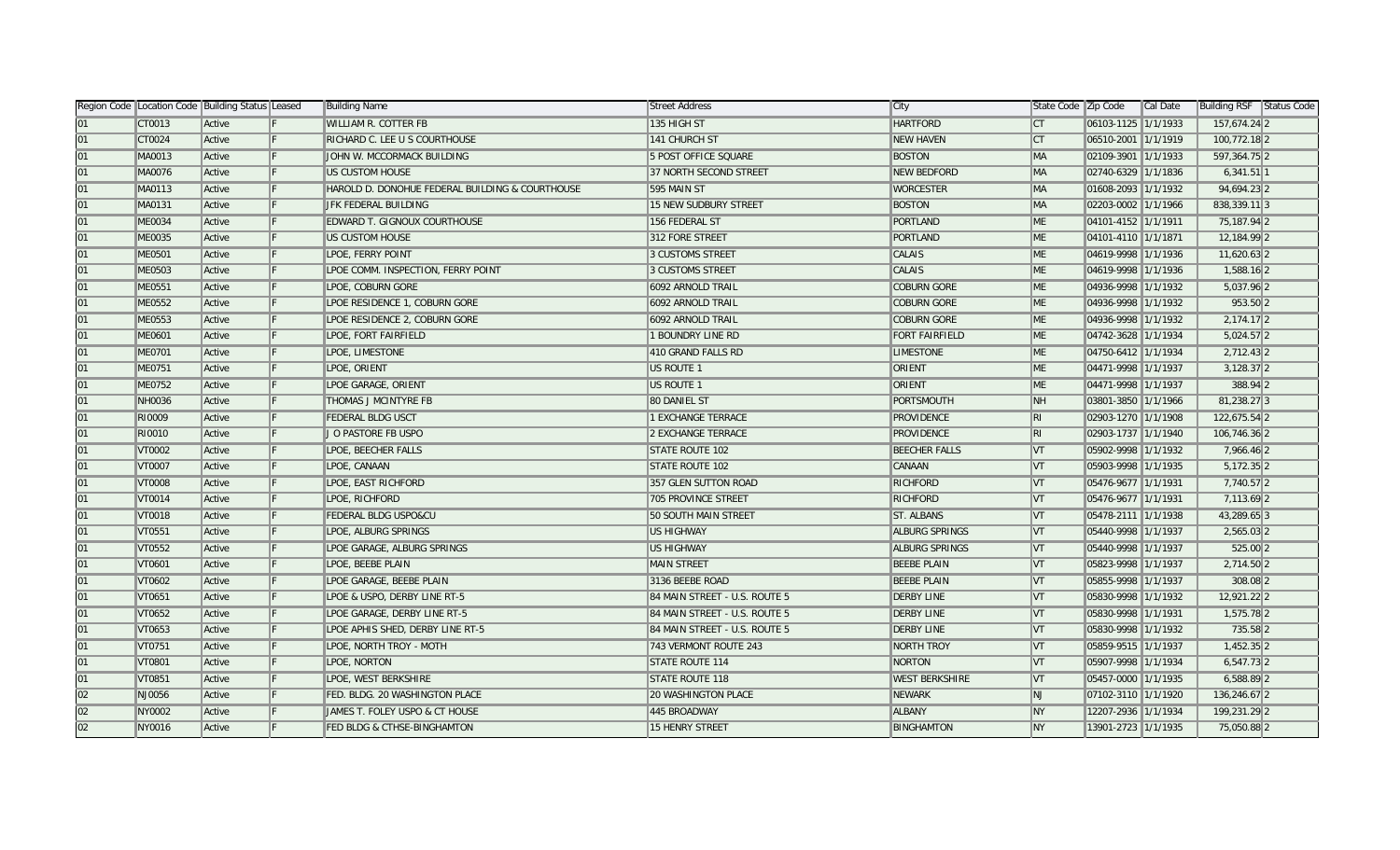|    | Region Code   Location Code   Building Status   Leased |               |     | Building Name                               | Street Address                     | ∣City                     | State Code Zip Code |                     | Cal Date | <b>Building RSF</b> | Status Code |
|----|--------------------------------------------------------|---------------|-----|---------------------------------------------|------------------------------------|---------------------------|---------------------|---------------------|----------|---------------------|-------------|
| 02 | NY0026                                                 | <b>Excess</b> |     | MICHAEL J. DILLON COURTHOUSE                | <b>68 COURT ST</b>                 | <b>BUFFALO</b>            | $\ $ NY             | 14202-3476 1/1/1936 |          | 161,034.58 3        |             |
| 02 | NY0059                                                 | Active        |     | <b>BORDER STATION--FORT COVINGTON</b>       | <b>NYS ROUTE 37</b>                | FORT COVINGTON            | ∥NY                 | 12937-9998 1/1/1933 |          | 5,668.07 2          |             |
| 02 | NY0128                                                 | Active        |     | FEDERAL BLDG--201 VARICK ST                 | <b>201 VARICK STREET</b>           | <b>NEW YORK-MANHATTAN</b> | ∥NY                 | 10014-4811 1/1/1929 |          | 935,887.57 3        |             |
| 02 | NY0130                                                 | Active        | IF. | THURGOOD MARSHALL USCH                      | 40 CENTRE STREET                   | <b>NEW YORK-MANHATTAN</b> | ∥NY                 | 10007-1502 1/1/1936 |          | 541,020.02 2        |             |
| 02 | NY0131                                                 | Active        | IF. | ALEX HAMILTON US CUST HOUSE                 | 1 BOWLING GREEN                    | <b>NEW YORK-MANHATTAN</b> | ∥NY                 | 10004-1415 1/1/1907 |          | 379,357.15 1        |             |
| 02 | NY0196                                                 | Active        |     | <b>BORDER STN OVERTON--ROUSES PT</b>        | NYS ROUTE 276                      | <b>ROUSES POINT</b>       | ∥NY                 | 12979-9998 1/1/1933 |          | 8,832.85 2          |             |
| 02 | NY0197                                                 | Active        |     | <b>BORDER STN ST JOHNS HWY-ROUSES</b>       | NYS ROUTE 9B                       | <b>ROUSES POINT</b>       | ∥NY                 | 12979-9998 1/1/1933 |          | 17,614.62 2         |             |
| 02 | NY0216                                                 | Active        |     | <b>BORDER STATION--TROUT RIVER</b>          | NYS ROUTE 30                       | <b>TROUT RIVER</b>        | <b>NY</b>           | 12926-0000 1/1/1932 |          | 7,809.92 2          |             |
| 02 | NY0218                                                 | Active        |     | ALEXANDER PIRNIE FB                         | BROAD, CATHERINE, & JOHN STREETS   | <b>UTICA</b>              | ∥NY                 | 13501-0000 1/1/1928 |          | 89,703.27 2         |             |
| 02 | NY0234                                                 | Active        |     | CONRAD B DUBERSTEIN USBNK CTHS              | 271 CADMAN PLAZA                   | <b>NEW YORK-KINGS</b>     | ∥NY                 | 11201-1801 1/1/1892 |          | 510,669.00 2        |             |
| 02 | NY0282                                                 | Active        |     | JACOB K. JAVITS FB/CIT                      | 26 FEDERAL PLAZA                   | <b>NEW YORK-MANHATTAN</b> | ∥NY                 | 10278-0004 1/1/1968 |          | 2,295,202.86 3      |             |
| 02 | NY0586                                                 | Active        |     | INSPECTION BUILDING-CHATEAUGAY              | NYS ROUTE 374                      | <b>CHATEAUGAY</b>         | ∥NY                 | 12920-9998 1/1/1933 |          | $5,700.40$  2       |             |
| 02 | NY0626                                                 | Active        |     | INSPECTION BUILDING--MOOERS                 | NYS ROUTE 22                       | <b>MOOERS</b>             | ∥NY                 | 12958-0000 1/1/1932 |          | 4,907.03 2          |             |
| 02 | NY0651                                                 | Active        |     | <b>ROBERT MCEWEN US CUSTOM HOUSE</b>        | 127 NORTH WATER STREET             | OGDENSBURG                | <b>NY</b>           | 13669-1411 1/1/1809 |          | 23,918.33 2         |             |
| 02 | PR0003                                                 | Active        |     | JOSE V. TOLEDO FB & U.S. CTHSE              | BUILDING 300 CALLE DEL RECINTO SUR | <b>SAN JUAN</b>           | PR                  | 00901-9998 1/1/1914 |          | 102,962.31 2        |             |
| 03 | <b>MD0006</b>                                          | Active        | IF. | US CUSTOMHOUSE                              | 40 S GAY ST                        | <b>BALTIMORE</b>          | MD                  | 21202-4022 1/1/1907 |          | 135,146.40 2        |             |
| 03 | MD0033                                                 | Active        | IF. | MAUDE R TOULSON FED BLDG                    | 129 E MAIN ST                      | <b>SALISBURY</b>          | MD                  | 21801-4920 1/1/1925 |          | 23,904.75 2         |             |
| 03 | NJ0015                                                 | Active        |     | <b>U.S. POST OFFICE &amp; COURTHOUSE</b>    | 401 MARKET ST                      | CAMDEN                    | NJ                  | 08102-1568 1/1/1932 |          | 86,603.51 2         |             |
| 03 | NJ0088                                                 | Active        |     | <b>CLARKSON S FISHER FB-US CH</b>           | 402 E STATE ST                     | TRENTON                   | NJ.                 | 08608-1507 1/1/1932 |          | 162,619.70 2        |             |
| 03 | PA0064                                                 | Active        |     | <b>FB &amp; COURTHOUSE</b>                  | 617 STATE ST                       | ERIE                      | PA                  | 16501-1127 1/1/1938 |          | 50,150.51 2         |             |
| 03 | PA0143                                                 | Active        |     | ROBT N C NIX FB USPO                        | 900 MARKET STREET                  | PHILADELPHIA              | ∥PA                 | 19107-4228 1/1/1937 |          | 351,990.57 2        |             |
| 03 | PA0144                                                 | Active        |     | US CUSTOMHOUSE                              | <b>200 CHESTNUT ST</b>             | PHILADELPHIA              | PA                  | 19106-2912 1/1/1934 |          | 435,830.03 2        |             |
| 03 | PA0158                                                 | Active        |     | JOSEPH F, WEIS JR, UNITED STATES COURTHOUSE | 700 GRANT ST                       | PITTSBURGH                | PA                  | 15219-1906 1/1/1934 |          | 627,550.70 2        |             |
| 03 | <b>PA0182</b>                                          | Active        |     | WILLIAM J NEALON FB-US CH                   | 235 N WASHINGTON AVE               | <b>SCRANTON</b>           | PA                  | 18503-1512 1/1/1931 |          | 155,207.98 3        |             |
| 03 | PA0603                                                 | Active        |     | <b>AT POWER HOUSE</b>                       | 5000 WISSAHICKON AVE               | PHILADELPHIA              | PA                  | 19144-4867 1/1/1928 |          | $0.00$ 3            |             |
| 03 | <b>PA0644</b>                                          | Active        |     | <b>ERIE LIBRARY</b>                         | 27 S PARK ROW                      | ERIE                      | PA                  | 16501-1102 1/1/1898 |          | 28,689.90 2         |             |
| 03 | <b>PA0776</b>                                          | Active        | IF. | THE BAKER BUILDING                          | 18 E 7TH ST                        | <b>ERIE</b>               | PA                  | 16501-1101 3/8/1947 |          | $4,601.64$ 3        |             |
| 03 | <b>VA0020</b>                                          | Active        |     | C BASCOM SLEMP FED BLDG                     | 322 EAST WOOD AVE                  | <b>BIG STONE GAP</b>      | VA                  | 24219-2824 1/1/1913 |          | 18,726.02 2         |             |
| 03 | VA0053                                                 | Active        |     | OWEN B PICKETT US CUSTOMHOUSE               | 101 E MAIN ST                      | <b>NORFOLK</b>            | VA                  | 23510-1605 1/1/1859 |          | 21,644.86 2         |             |
| 03 | VA0054                                                 | Active        |     | WALTER E HOFFMAN US CH                      | 600 GRANBY ST                      | <b>NORFOLK</b>            | VA                  | 23510-1915 1/1/1934 |          | 188,805.79 2        |             |
| 03 | <b>VA0062</b>                                          | Active        |     | LEWIS F POWELL JR US CH ANNEX               | 1100 E MAIN ST                     | RICHMOND                  | VA                  | 23219-3538 1/1/1936 |          | 92,573.70 2         |             |
| 03 | VA0063                                                 | Active        |     | LEWIS F POWELL JR US CH                     | 1000 E MAIN ST                     | <b>RICHMOND</b>           | VA                  | 23219-3518 1/1/1858 |          | 161,567.51 2        |             |
| 03 | <b>VA0686</b>                                          | Active        |     | U. S. COURTHOUSE                            | 116 N. MAIN ST.                    | <b>HARRISONBURG</b>       | VA                  | 22801-3819 1/1/1939 |          | 49,733.54 2         |             |
| 03 | WV0003                                                 | Active        |     | ELIZABETH KEE FEDERAL BUILDING              | 601 FEDERAL ST                     | <b>BLUEFIELD</b>          | <b>WV</b>           | 24701-3066 1/1/1911 |          | 37,729.92 2         |             |
| 03 | WV0010                                                 | Active        |     | <b>FOREST SERVICE BUILDING</b>              | 200 SYCAMORE ST                    | <b>ELKINS</b>             | WV                  | 26241-3932 1/1/1937 |          | 30,418.33 2         |             |
| 03 | WV0016                                                 | Active        |     | SIDNEY L CHRISTIE FB                        | 845 5TH AVE                        | <b>HUNTINGTON</b>         | WV                  | 25701-2014 1/1/1907 |          | 81,630.68 2         |             |
| 03 | WV0047                                                 | Active        |     | <b>FB &amp; US COURTHOUSE</b>               | 1125 CHAPLINE ST                   | <b>WHEELING</b>           | WV                  | 26003-2976 1/1/1914 |          | 64,823.47 2         |             |
| 03 | WV0050                                                 | Active        |     | <b>FB &amp; GARAGE</b>                      | 100 BLUESTONE RD                   | <b>MOUNT HOPE</b>         | lwv                 | 25880-1006 1/1/1959 |          | 38,579.35 3         |             |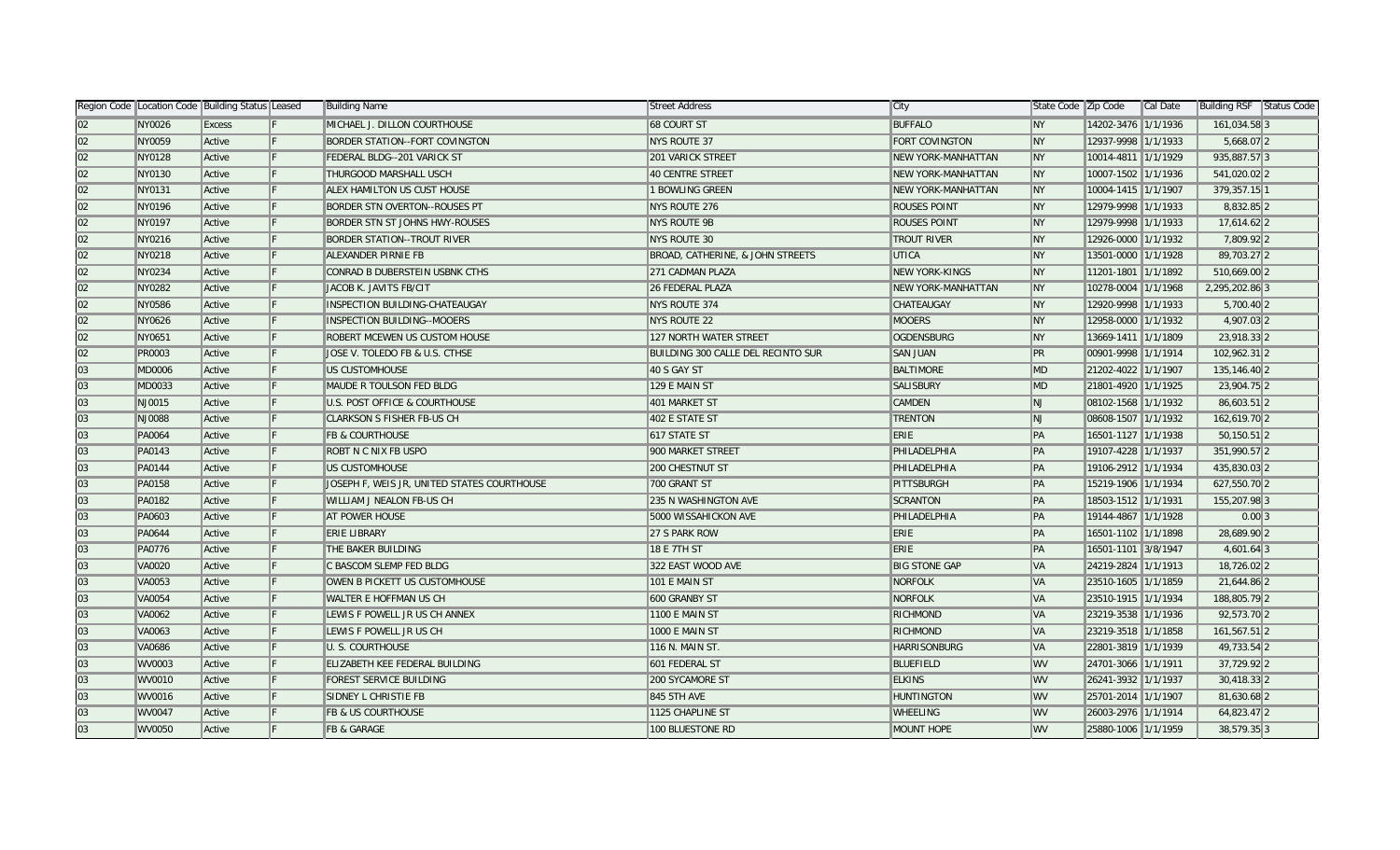|    | Region Code   Location Code   Building Status   Leased |        |     | Building Name                                | Street Address       | ∥City                | State Code Zip Code |                       | Cal Date | <b>Building RSF</b> Status Code |  |
|----|--------------------------------------------------------|--------|-----|----------------------------------------------|----------------------|----------------------|---------------------|-----------------------|----------|---------------------------------|--|
| 04 | AL0004                                                 | Active |     | $FB-CT$                                      | 1129 NOBLE ST        | <b>ANNISTON</b>      | ∥al                 | 36201-4665 1/1/1906   |          | 28,791.02 2                     |  |
| 04 | AL0005                                                 | Active |     | MONTGOMERY BUS STATION                       | 210 S COURT ST       | <b>MONTGOMERY</b>    | AL.                 | 36104-4006 1/1/1951   |          | $3,310.17$ 2                    |  |
| 04 | AL0011                                                 | Active |     | <b>ROBERT S. VANCE FB-CT</b>                 | 1800 5TH AVE N       | <b>BIRMINGHAM</b>    | ∥al                 | 35203-2111 1/1/1921   |          | 155,800.36 2                    |  |
| 04 | AL0019                                                 | Active | IF. | FB-CT                                        | 100 W TROY ST        | <b>DOTHAN</b>        | ∥al                 | 36303-4574 1/1/1911   |          | 17,873.43 2                     |  |
| 04 | <b>AL0028</b>                                          | Active | IF. | FB-CT                                        | 600 BROAD ST         | GADSDEN              | ∥al                 | 35901-3753 1/1/1910   |          | 30,882.84 2                     |  |
| 04 | AL0034                                                 | Active | IF. | PO-CT                                        | 101 HOLMES AVE NE    | <b>HUNTSVILLE</b>    | AL.                 | 35801-4869 1/1/1936   |          | 37,247.63 2                     |  |
| 04 | AL0039                                                 | Active |     | JOHN A CAMPBELL USCT                         | 113 ST JOSEPH ST     | <b>MOBILE</b>        | ∥al                 | 36602-3606 1/1/1932   |          | 103,520.96 2                    |  |
| 04 | AL0043                                                 | Active |     | F.M.JOHNSON, JR. FBCT                        | 15 LEE ST            | <b>MONTGOMERY</b>    | AL                  | 36104-4056 1/1/1933   |          | 117,808.221                     |  |
| 04 | AL0046                                                 | Active |     | G. W. ANDREWS FB-CT                          | 701 AVENUE A         | <b>OPELIKA</b>       | ∥al                 | 36801-4977 1/1/1918   |          | 19,282.60 2                     |  |
| 04 | AL0055                                                 | Active | IF. | <b>FB CT</b>                                 | 908 ALABAMA AVE      | <b>SELMA</b>         | AL.                 | 36701-4697 1/1/1909   |          | 21,711.47 2                     |  |
| 04 | FL0019                                                 | Active |     | SIDNEY M. ARONOVITZ UNITED STATES COURTHOUSE | 301 SIMONTON ST      | <b>KEY WEST</b>      | FL.                 | 33040-6812 1/1/1931   |          | 52,247.90 2                     |  |
| 04 | FL0029                                                 | Active |     | DAVID W. DYER FB & CTHSE                     | 300 NE 1ST AVE       | MIAMI                | FL.                 | 33132-2126 1/1/1933   |          | 160,238.12 2                    |  |
| 04 | FL0039                                                 | Active |     | <b>WINSTON E. ARNOW US CTHS</b>              | 100 N PALAFOX ST     | PENSACOLA            | FL                  | 32502-4839 1/1/1939   |          | 52,906.36 2                     |  |
| 04 | FL0049                                                 | Active |     | U. S. COURTHOUSE                             | 110 E PARK AVE       | <b>TALLAHASSEE</b>   | FL                  | 32301-7750 1/1/1937   |          | 40,293.53 2                     |  |
| 04 | FL0057                                                 | Active |     | <b>GOLDEN-COLLUM FB-CT</b>                   | <b>207 NW 2ND ST</b> | <b>OCALA</b>         | FL                  | 34475-6603 1/1/1961   |          | 57,285.03 3                     |  |
| 04 | <b>FL0061</b>                                          | Active | IF. | <b>CLAUDE PEPPER FB</b>                      | 51 SW 1ST AVE        | MIAMI                | FL                  | 33130-1608 6/1/1964   |          | 259,427.43 3                    |  |
| 04 | <b>FL0064</b>                                          | Active | IF. | R L TIMBERLAKE JR FB                         | 500 E ZACK ST        | <b>TAMPA</b>         | FL.                 | 33602-3917 1/1/1964   |          | 99,102.00 3                     |  |
| 04 | <b>FL0065</b>                                          | Active |     | FB-PO-CT                                     | 401 SE 1ST AVE       | GAINESVILLE          | FL.                 | 32601-5806 1/1/1964   |          | 96,472.78 3                     |  |
| 04 | GA0005                                                 | Active |     | PO-CT                                        | 115 E HANCOCK AVE    | <b>ATHENS</b>        | <b>GA</b>           | 30601-2776 1/1/1942   |          | 39,048.61 2                     |  |
| 04 | GA0007                                                 | Active |     | M. L. KING JR. FB                            | 77 FORSYTH ST SW     | <b>ATLANTA</b>       | <b>GA</b>           | 30303-3490 1/1/1934   |          | 328,982.93 2                    |  |
| 04 | GA0008                                                 | Active |     | ELBERT P. TUTTLE US CRT OF APP               | 56 FORSYTH ST NW     | <b>ATLANTA</b>       | ∥GA                 | 30303-2218 1/1/1910   |          | 172,347.39 1                    |  |
| 04 | GA0009                                                 | Active |     | U.S. COURTHOUSE                              | 500 FORD STREET EAST | AUGUSTA              | ∥GA                 | 30901-2358 1/1/1916   |          | 51,120.81 2                     |  |
| 04 | GA0025                                                 | Active |     | PO-CT                                        | 12TH & 2ND AVE       | <b>COLUMBUS</b>      | ∥GA                 | 31902-0000 1/1/1934   |          | 55,490.01 2                     |  |
| 04 | GA0030                                                 | Active |     | JOHN C. GODBOLD FEDERAL BLDG                 | 96 POPLAR ST NW      | <b>ATLANTA</b>       | <b>GA</b>           | 30303-2120 9/1/1910   |          | 110,482.10 2                    |  |
| 04 | GA0036                                                 | Active |     | J. ROY ROWLAND FED. COURTHOUSE               | 100 N. FRANKLIN ST.  | <b>DUBLIN</b>        | <b>GA</b>           | 31021-6799 1/1/1937   |          | 23,890.58 2                     |  |
| 04 | GA0044                                                 | Active |     | FB-CT                                        | 121 SPRING STREET SE | <b>GAINESVILLE</b>   | <b>GA</b>           | 30501-3646 1/1/1910   |          | 48,227.22 2                     |  |
| 04 | GA0057                                                 | Active | IF. | WILLIAM AUGUSTUS BOOTLE FB CH                | 475 MULBERRY ST.     | <b>MACON</b>         | GA                  | 31201-3385 1/1/1908   |          | 77,410.68 2                     |  |
| 04 | GA0076                                                 | Active | IF. | <b>U.S. CUSTOMHOUSE</b>                      | 1-3 EAST BAY ST      | SAVANNAH             | <b>GA</b>           | 31401-1224 1/1/1/1852 |          | 23,613.42 1                     |  |
| 04 | GA0078                                                 | Active |     | <b>TOMOCHICHI FB-CH</b>                      | 125 BULL ST          | <b>SAVANNAH</b>      | <b>GA</b>           | 31401-3749 1/1/1899   |          | 110,444.34 1                    |  |
| 04 | GA0103                                                 | Active |     | FRANK M SCARLETT FB                          | 805 GLOUCESTER ST    | <b>BRUNSWICK</b>     | <b>GA</b>           | 31520-7073 1/1/1959   |          | 57, 157. 29 2                   |  |
| 04 | GA0650                                                 | Active |     | FED REGIONAL CTR                             | 434 S PINETREE BLVD  | THOMASVILLE          | <b>GA</b>           | 31792-7128 1/1/1972   |          | 34,631.34 3                     |  |
| 04 | GA2637                                                 | Active |     | <b>GNANN HOUSE</b>                           | 1 WOODLAND DR.       | PLAINS               | <b>GA</b>           | 31780-5466 3/15/1925  |          | 5,519.57 2                      |  |
| 04 | KY0006                                                 | Active |     | <b>WILLIAM H. NATCHER FB-USCT</b>            | 242 E MAIN ST        | <b>BOWLING GREEN</b> | KY                  | 42101-2140 1/1/1913   |          | 28,034.08 2                     |  |
| 04 | KY0042                                                 | Active |     | PO-CT                                        | 101 BARR ST          | <b>LEXINGTON</b>     | KY                  | 40507-1321 1/1/1934   |          | 86,361.20 2                     |  |
| 04 | KY0043                                                 | Active |     | <b>FB-CT</b>                                 | 300 S MAIN ST        | <b>LONDON</b>        | KY                  | 40741-1924 1/1/1910   |          | 16,076.71 2                     |  |
| 04 | KY0045                                                 | Active |     | <b>GENE SNYDER USCT-CU</b>                   | 601 W BROADWAY       | LOUISVILLE           | KY                  | 40202-2238 1/1/1932   |          | 361, 154. 47 2                  |  |
| 04 | KY0058                                                 | Active |     | <b>FEDERAL BUILDING</b>                      | 423 FREDERICA ST     | OWENSBORO            | KY                  | 42301-3013 1/1/1911   |          | 31,194.43 2                     |  |
| 04 | KY0059                                                 | Active |     | FB-CT                                        | 501 BROADWAY ST      | PADUCAH              | KY.                 | 42001-6856 1/1/1938   |          | 48,027.94 2                     |  |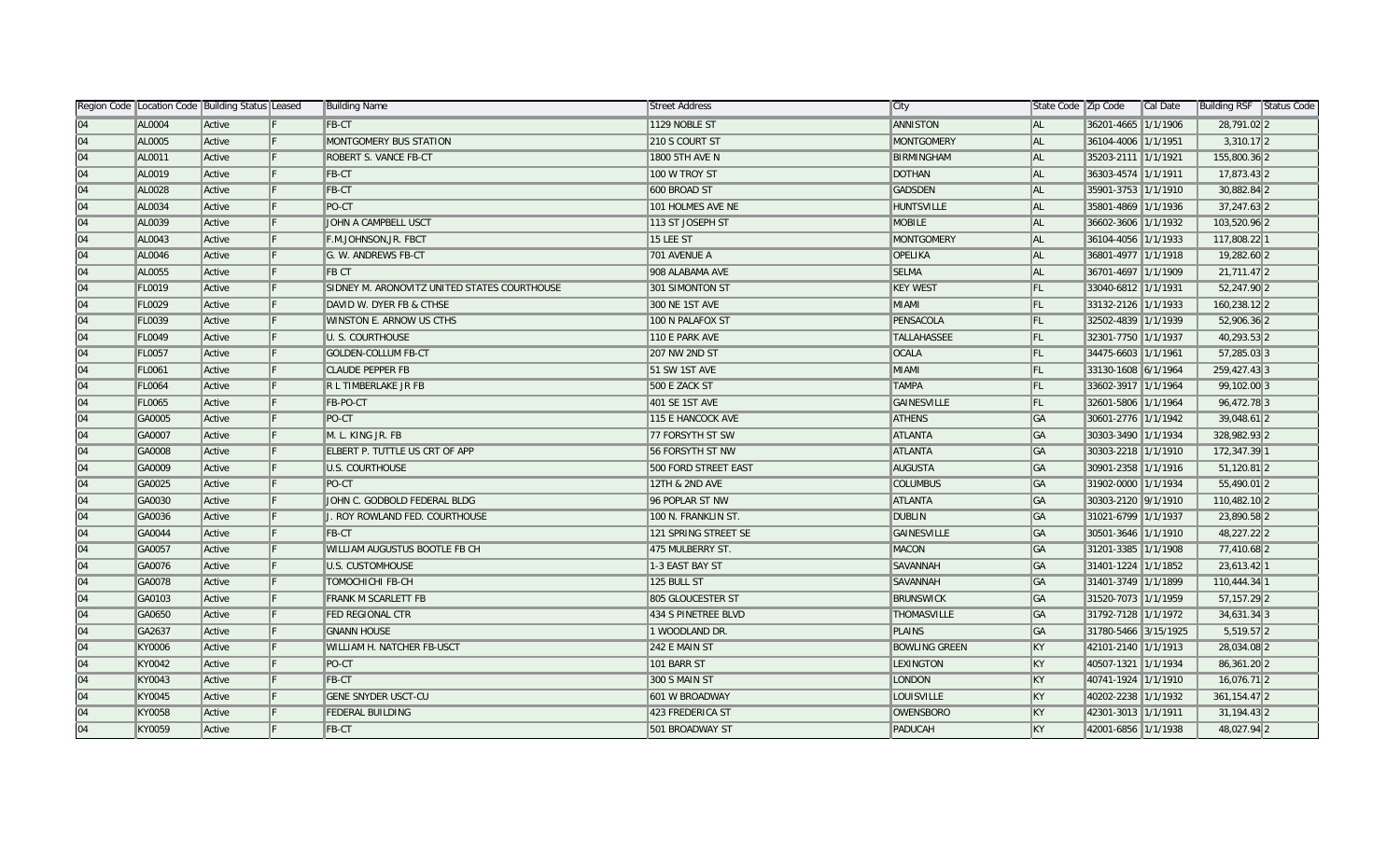|    | Region Code  Location Code  Building Status  Leased |               |     | Building Name                      | Street Address        | ∥City                 | State Code Zip Code |                     | ∥Cal Date | Building RSF Status Code |
|----|-----------------------------------------------------|---------------|-----|------------------------------------|-----------------------|-----------------------|---------------------|---------------------|-----------|--------------------------|
| 04 | KY0062                                              | Active        |     | PO-CT                              | 102 MAIN ST           | <b>PIKEVILLE</b>      | KY                  | 41501-1144 1/1/1932 |           | 22,152.62 2              |
| 04 | <b>MS0008</b>                                       | Active        | IF. | UNITED STATES COURTHOUSE           | 109 S PEARL ST        | NATCHEZ               | MS                  | 39120-3466 6/1/1853 |           | 19,511.03 2              |
| 04 | <b>MS0009</b>                                       | Active        | IF. | DAN M. RUSSELL JR CHTS - ANNEX     | 2010 15TH ST          | <b>GULFPORT</b>       | MS                  | 39501-2022 1/1/1923 |           | 33,568.58 3              |
| 04 | MS0065                                              | Active        | IF. | FB-PO-CT                           | 305 MAIN ST           | GREENVILLE            | MS                  | 38701-4047 1/1/1959 |           | 79,507.64 2              |
| 04 | MS0071                                              | Active        |     | <b>MISS RIVER COMM</b>             | 1400 WALNUT ST        | <b>VICKSBURG</b>      | MS                  | 39180-3262 1/1/1894 |           | 52,431.47 2              |
| 04 | <b>NC0005</b>                                       | Active        |     | FB-CT                              | 100 OTIS ST           | <b>ASHEVILLE</b>      | NC                  | 28801-2608 1/1/1930 |           | 91,418.90 2              |
| 04 | NC0011                                              | Active        |     | <b>U.S. POST OFFICE COURTHOUSE</b> | 413 MIDDLE ST         | <b>NEW BERN</b>       | NC                  | 28560-4930 3/1/1935 |           | 43,083.65 2              |
| 04 | NC0013                                              | Active        | IF. | CHARLES R JONAS FB                 | 401 WEST TRADE STREET | <b>CHARLOTTE</b>      | NC                  | 28202-1619 1/1/1918 |           | $0.00$  2                |
| 04 | <b>NC0020</b>                                       | Active        |     | J HERBERT W SMALL FB & US CTHS     | 306 E MAIN ST         | <b>ELIZABETH CITY</b> | N <sub>C</sub>      | 27909-4865 1/1/1906 |           | 23,208.64 2              |
| 04 | <b>NC0028</b>                                       | Active        |     | L.R.PREYER FB-PO-CT                | 324 W MARKET ST       | GREENSBORO            | NC                  | 27401-2513 1/1/1933 |           | 116,126.21 2             |
| 04 | NC0029                                              | Active        |     | US COURTHOUSE                      | 215 EVANS ST          | <b>GREENVILLE</b>     | NC                  | 27858-1133 1/1/1915 |           | $11,284.61$ 2            |
| 04 | <b>NC0058</b>                                       | Active        |     | <b>FB-PO CENT.STATION</b>          | 300 FAYETTEVILLE ST   | RALEIGH               | NC                  | 27601-1799 1/1/1878 |           | 78,503.64 2              |
| 04 | NC0072                                              | Active        |     | UNITED STATES COURTHOUSE           | 200 W BROAD ST        | <b>STATESVILLE</b>    | NC                  | 28677-5258 1/1/1939 |           | 33,940.25 2              |
| 04 | <b>NC0085</b>                                       | Active        | IF. | <b>ALTON LENNON FB-CT</b>          | 2 PRINCESS ST         | <b>WILMINGTON</b>     | NC                  | 28401-3986 1/1/1919 |           | 53,422.81 2              |
| 04 | NC0092                                              | Active        | IF. | FB-PO-CT                           | 50 MAIN ST            | <b>BRYSON CITY</b>    | NC                  | 28713-8093 1/1/1963 |           | 29,215.00 3              |
| 04 | SC0002                                              | Active        | IF. | CHARLES E. SIMON USCT              | 223 PARK AVE SW       | <b>AIKEN</b>          | SC                  | 29801-3857 1/1/1936 |           | 12,539.23 2              |
| 04 | SC0004                                              | Active        | IF. | G. ROSS ANDERSON JR. FB-CT         | 315 S MCDUFFIE ST     | <b>ANDERSON</b>       | SC                  | 29624-1606 1/1/1938 |           | 28,566.97 2              |
| 04 | SC0011                                              | Active        |     | <b>U.S. CUSTOMHOUSE</b>            | <b>200 E BAY ST</b>   | <b>CHARLESTON</b>     | SC                  | 29401-2611 1/1/1879 |           | 36,227.89 1              |
| 04 | SC0012                                              | Active        |     | PO-CT                              | 81 BROAD ST           | CHARLESTON            | SC                  | 29401-2202 1/1/1896 |           | 39,842.44 1              |
| 04 | SC0018                                              | Active        |     | J. BRATTON DAVIS US BKRPCY CH      | 1100 LAUREL ST        | <b>COLUMBIA</b>       | $\sf{S}C$           | 29201-2423 1/1/1936 |           | 51, 143. 52 2            |
| 04 | SC0020                                              | Active        |     | VARO BLDG                          | 1801 ASSEMBLY ST      | <b>COLUMBIA</b>       | ∥sc                 | 29201-2401 1/1/1952 |           | 81,340.373               |
| 04 | SC0028                                              | Active        |     | C.F.HAYNSWORTH FBCT                | 300 E WASHINGTON ST   | <b>GREENVILLE</b>     | SC                  | 29601-2800 1/1/1937 |           | 74,413.05 2              |
| 04 | SC0041                                              | Active        |     | DONALD STUART RUSSELL FED CH       | 201 MAGNOLIA ST       | SPARTANBURG           | SC                  | 29306-2355 1/1/1931 |           | 49,974.48 3              |
| 04 | SC0068                                              | Active        |     | <b>STROM THURMOND FB</b>           | 1835 ASSEMBLY ST      | <b>COLUMBIA</b>       | SC                  | 29201-2430 1/1/1978 |           | 333,926.41 2             |
| 04 | SC0069                                              | Active        |     | <b>STROM THURMOND CTHS</b>         | 1845 ASSEMBLY ST      | <b>COLUMBIA</b>       | SC                  | 29201-2455 1/1/1978 |           | 80,428.56 2              |
| 04 | <b>TN0006</b>                                       | Active        |     | JOEL W.SOLOMON FBCT                | 900 GEORGIA AVE       | <b>CHATTANOOGA</b>    | TN                  | 37402-2220 1/1/1933 |           | 119,954.52 2             |
| 04 | <b>TN0010</b>                                       | Active        | IF. | FB-CT                              | 815 S. GARDEN ST.     | <b>COLUMBIA</b>       | TN                  | 38401-3226 1/1/1941 |           | 32,870.60 2              |
| 04 | <b>TN0011</b>                                       | Active        | IF. | L. CLURE MORTON US PO/CH           | 9 E. BROAD ST.        | <b>COOKEVILLE</b>     | TN                  | 38501-3274 1/1/1916 |           | 22,392.07 2              |
| 04 | <b>TN0029</b>                                       | Active        |     | <b>ED JONES FB-CT</b>              | 109 SOUTH HIGHLAND    | <b>JACKSON</b>        | TN                  | 38301-6123 1/1/1932 |           | 59,590.96 3              |
| 04 | <b>TN0052</b>                                       | Active        |     | E KEFAUVER FED BLDG                | 801 BROADWAY          | NASHVILLE             | TN                  | 37203-3816 1/1/1952 |           | 289,919.07 3             |
| 04 | <b>TN0088</b>                                       | Active        |     | CLIFFORD DAVIS-ODELL HORTON        | FEDERAL BUILDING      | <b>MEMPHIS</b>        | TN                  | 38103-1816 1/1/1963 |           | 347,578.193              |
| 05 | IL0032                                              | Active        |     | <b>CUSTOMHOUSE</b>                 | 610 S CANAL ST        | CHICAGO               | IL.                 | 60607-4523 1/1/1932 |           | 246,418.16 2             |
| 05 | IL0033                                              | Active        |     | WILLIAM O. LIPINSKI FED. BLDG.     | 844 N RUSH ST         | CHICAGO               | IL.                 | 60611-1275 1/1/1923 |           | 353,105.02 2             |
| 05 | IL0054                                              | Active        |     | <b>FEDERAL BUILDING</b>            | 536 S CLARK ST        | CHICAGO               | IL                  | 60605-1509 1/1/1912 |           | 577,207.92 2             |
| 05 | IL0059                                              | <b>Excess</b> |     | <b>FED'L BLDG/US CTHSE</b>         | 201 N VERMILION ST    | DANVILLE              | IIL.                | 61832-4733 1/1/1911 |           | 47,582.64 3              |
| 05 | IL0069                                              | Active        |     | MELVIN PRICE FEDERAL COURTHOUS     | 750 MISSOURI AVE      | <b>EAST ST LOUIS</b>  | IL                  | 62201-2954 1/1/1910 |           | 56,120.99 2              |
| 05 | IL0154                                              | Active        |     | <b>FED BLDG &amp; US CTHSE</b>     | 100 NE MONROE ST      | PEORIA                |                     | 61602-1003 1/1/1938 |           | 105,658.99 2             |
| 05 | IL0173                                              | Active        |     | PAUL FINDLEY BUILDING              | 600 E MONROE ST       | <b>SPRINGFIELD</b>    |                     | 62701-1626 1/1/1930 |           | 123,627.75 2             |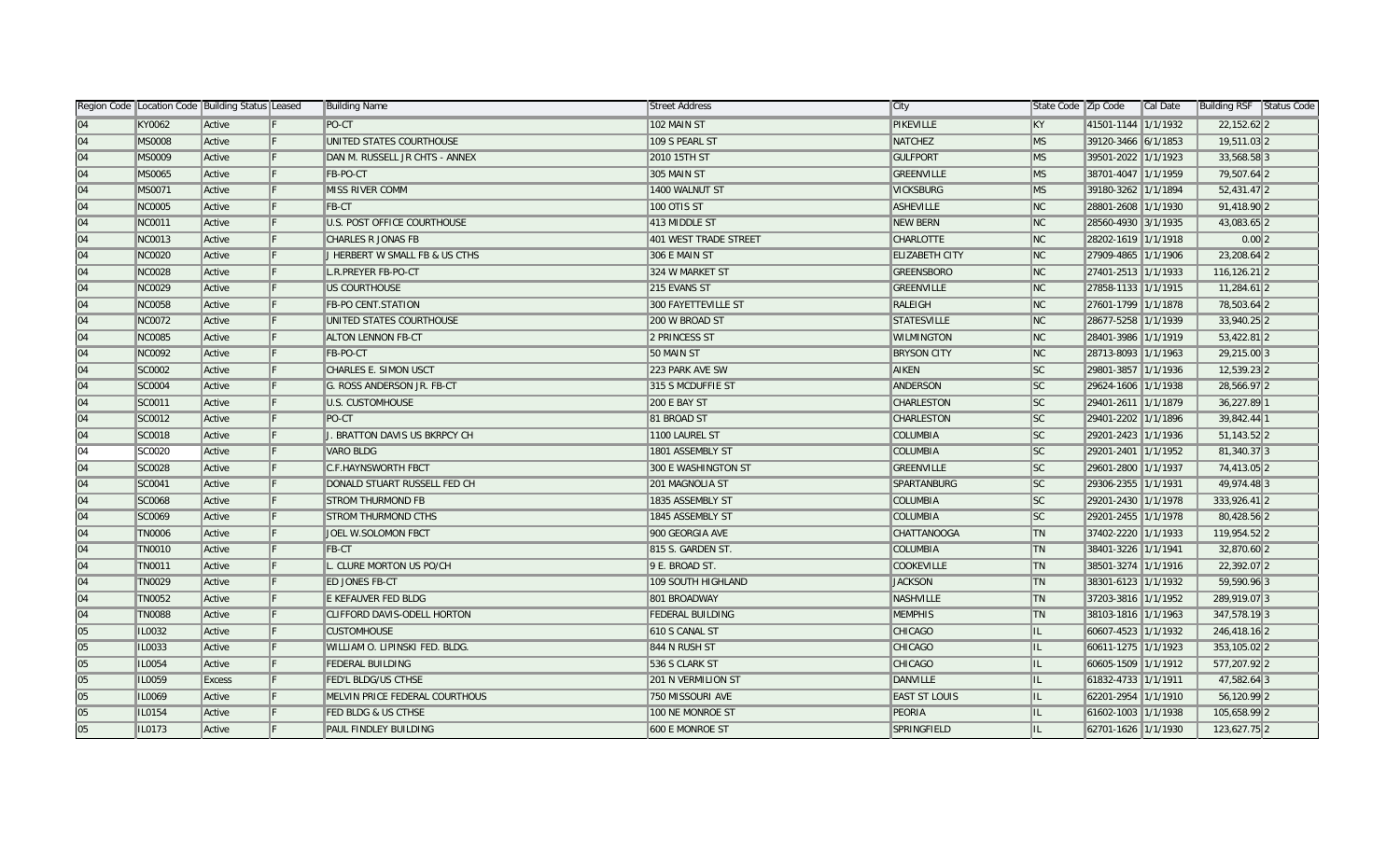|    |               | Region Code   Location Code   Building Status   Leased | <b>Building Name</b>                         | Street Address                | ∣City               | State Code Zip Code |                     | Cal Date | Building RSF Status Code |  |
|----|---------------|--------------------------------------------------------|----------------------------------------------|-------------------------------|---------------------|---------------------|---------------------|----------|--------------------------|--|
| 05 | IL0205        | Active                                                 | EVERETT M. DIRKSEN                           | 219 S. DEARBORN               | CHICAGO             | IL.                 | 60604-1702 1/1/1964 |          | 1,212,313.57 2           |  |
| 05 | IL0235        | Active                                                 | USPO LOOP STATION                            | 211 S CLARK ST                | CHICAGO             | IL                  | 60604-9998 1/1/1973 |          | 130,682.73 2             |  |
| 05 | IL0236        | Active                                                 | JOHN C. KLUCZYNSKI FED. BLDG.                | 230 S. DEARBORN STREET        | CHICAGO             | IL.                 | 60604-1505 1/1/1973 |          | 1,135,634.20 2           |  |
| 05 | IL0314        | <b>Excess</b>                                          | 214 S. STATE ST.                             | 214 S STATE ST                | <b>CHICAGO</b>      | IL.                 | 60603-1902 6/1/1888 |          | $0.00$ 3                 |  |
| 05 | IL0315        | Excess                                                 | 220 S. STATE ST.                             | 220 S STATE ST                | <b>CHICAGO</b>      | IL                  | 60603-2001 6/1/1913 |          | $0.00$  2                |  |
| 05 | IL0316        | Active                                                 | 230 S. STATE ST.                             | 230 S STATE ST                | <b>CHICAGO</b>      | IL                  | 60603-2004 6/1/1937 |          | 25,250.00 2              |  |
| 05 | IL0318        | Excess                                                 | 202 S. STATE STREET                          | 202 S STATE ST                | CHICAGO             | IL                  | 60603-1901 6/1/1915 |          | $50.00$  2               |  |
| 05 | IL2125        | Active                                                 | <b>11 W QUINCY COURT</b>                     | 11 W QUINCY COURT             | CHICAGO             | IL                  | 60604-2105 1/1/1948 |          | 106,605.95 3             |  |
| 05 | <b>IN0031</b> | Active                                                 | E. ROSS ADAIR FEDERAL BLDG & U.S. COURTHOUSE | 1300 S HARRISON ST            | FORT WAYNE          | IN.                 | 46802-3495 1/1/1932 |          | 104,155.80 2             |  |
| 05 | <b>IN0048</b> | Active                                                 | BIRCH BAYH FED BLDG & US CTHSE               | 46 E OHIO ST                  | <b>INDIANAPOLIS</b> | IN                  | 46204-1903 1/1/1905 |          | 362,891.78 2             |  |
| 05 | <b>IN0057</b> | Active                                                 | CHARLES A HALLECK FEDERAL BLDG               | 230 N 4TH ST                  | LAFAYETTE           | IN.                 | 47901-1339 1/1/1932 |          | 45,470.59 2              |  |
| 05 | <b>IN0096</b> | Active                                                 | ROBERT GRANT FEDERAL BLDG & U.S. CTHSE       | 204 S MAIN ST                 | <b>SOUTH BEND</b>   | IN                  | 46601-2122 1/1/1933 |          | 92,770.45 2              |  |
| 05 | <b>IN0126</b> | Active                                                 | LEE H HAMILTON F.B. & US CTHSE               | 121 W SPRING ST               | <b>NEW ALBANY</b>   | $\parallel$ IN      | 47150-3645 1/1/1966 |          | $37,615.26$ 3            |  |
| 05 | <b>IN1703</b> | Active                                                 | MAJOR GENERAL EMMETT J. BEAN                 | 8899 E 56TH ST                | <b>INDIANAPOLIS</b> | IN                  | 46216-1000 9/1/1953 |          | 1,578,336.84 3           |  |
| 05 | MI0029        | Active                                                 | THEODORE LEVIN US COURTHOUSE                 | 231 W LAFAYETTE BLVD          | <b>DETROIT</b>      | MI                  | 48226-2700 1/1/1934 |          | 631,871.37 2             |  |
| 05 | MI0048        | Active                                                 | <b>FEDERAL BLDG</b>                          | <b>600 CHURCH ST</b>          | FLINT               | MI                  | 48502-1200 1/1/1931 |          | 62,607.35 2              |  |
| 05 | MI0072        | Active                                                 | FOB US POST OFF CTHS                         | 410 W MICHIGAN AVE            | <b>KALAMAZOO</b>    | MI                  | 49007-3757 1/1/1939 |          | 62,249.39 3              |  |
| 05 | MI0073        | Active                                                 | CHARLES CHAMBERLAIN                          | 315 W ALLEGAN ST              | LANSING             | MI                  | 48933-1500 1/1/1932 |          | 101,858.98 2             |  |
| 05 | MI0097        | Active                                                 | FEDERAL BLDG & US COURTHOUSE                 | 526 WATER STREET              | PORT HURON          | MI                  | 48060-5439 1/1/1877 |          | 39,318.07 2              |  |
| 05 | MI0501        | Active                                                 | HART-DOLE-INOUYE BLDG NO 1                   | 50 WASHINGTON AVE N           | <b>BATTLE CREEK</b> | MI                  | 49037-3001 1/1/1928 |          | 222,366.45 2             |  |
| 05 | MI0502        | Active                                                 | FED CTR BLDG NO 1A                           | 50 WASHINGTON AVE N           | <b>BATTLE CREEK</b> | MI                  | 49037-3001 1/1/1928 |          | 104,252.20 2             |  |
| 05 | MI0503        | Active                                                 | FED CTR BLDG NO 2                            | 74 WASHINGTON AVE N           | <b>BATTLE CREEK</b> | MI                  | 49037-3085 1/1/1902 |          | 215,252.86 2             |  |
| 05 | MI0504        | Active                                                 | FED CTR BLDG NO 2A                           | 74 N WASHINGTON AVENUE        | <b>BATTLE CREEK</b> | MI                  | 49037-3085 1/1/1902 |          | 35,590.56 2              |  |
| 05 | MI0505        | Active                                                 | <b>BLDG 2B FEDERAL CTS.</b>                  | 74 N. WASHINGTON              | <b>BATTLE CREEK</b> | MI                  | 49037-3085 1/1/1902 |          | 19,841.27 2              |  |
| 05 | MI0506        | Active                                                 | <b>BLDG NO 2-C FED CNTR</b>                  | 74 WASHINGTON AVE N           | <b>BATTLE CREEK</b> | MI                  | 49037-3085 1/1/1902 |          | 36,538.85 2              |  |
| 05 | MI0507        | Active                                                 | <b>BLDG 4 FED CENTER</b>                     | 50 WASHINGTON AVE N           | <b>BATTLE CREEK</b> | MI                  | 49037-3001 1/1/1928 |          | 29,807.11 2              |  |
| 05 | MI0508        | Active                                                 | <b>BLDG 4A FEDERAL CTR</b>                   | 50 WASHINGTON AVE N           | <b>BATTLE CREEK</b> | MI                  | 49037-3001 1/1/1928 |          | $9,525.40$  2            |  |
| 05 | MI0509        | Active                                                 | <b>BLDG 5 FED CENTER</b>                     | 50 WASHINGTON AVE N           | <b>BATTLE CREEK</b> | MI                  | 49037-3001 1/1/1921 |          | 32,045.76 2              |  |
| 05 | MI0510        | Active                                                 | <b>BLDG 6 FEDERAL CTR</b>                    | 50 WASHINGTON AVE N           | <b>BATTLE CREEK</b> | MI                  | 49037-3001 1/1/1886 |          | $9,120.49$ 2             |  |
| 05 | MI0524        | Active                                                 | <b>BLDG 28 FEDERAL CTR</b>                   | 50 WASHINGTON AVE N           | <b>BATTLE CREEK</b> | MI                  | 49037-3001 1/1/1945 |          | 4,892.65 2               |  |
| 05 | MI0525        | Active                                                 | <b>BLDG 30 FED CTR</b>                       | 50 WASHINGTON AVE N           | <b>BATTLE CREEK</b> | MI                  | 49037-3001 1/1/1945 |          | 1,938.61 2               |  |
| 05 | MI0526        | Active                                                 | <b>BLDG 7 FED CTR</b>                        | 74 WASHINGTON AVE N           | <b>BATTLE CREEK</b> | MI                  | 49037-3085 1/1/1912 |          | 4,351.39 2               |  |
| 05 | MI0527        | Active                                                 | <b>BLDG 8 FEDERAL CTR</b>                    | <b>BUILDING 8 FEDERAL CTR</b> | <b>BATTLE CREEK</b> | MI                  | 49037-3001 1/1/1900 |          | 24,312.32 2              |  |
| 05 | MI0528        | Active                                                 | <b>BLDG 20 FED CENTER</b>                    | 74 WASHINGTON AVE N           | <b>BATTLE CREEK</b> | MI                  | 49037-3085 1/1/1902 |          | 1,470.97 2               |  |
| 05 | MI0529        | Active                                                 | <b>BLDG 22 FED CENTER</b>                    | 74 WASHINGTON AVE N           | <b>BATTLE CREEK</b> | MI                  | 49037-3085 1/1/1880 |          | 203.79 2                 |  |
| 05 | MI0530        | Active                                                 | <b>BLDG 23 FEDERAL CTR</b>                   | 74 WASHINGTON AVE N           | <b>BATTLE CREEK</b> | MI                  | 49037-3085 1/1/1902 |          | $0.00$  2                |  |
| 05 | MI0531        | Active                                                 | <b>BLDG 24 FED CENTER</b>                    | 74 WASHINGTON AVE N           | <b>BATTLE CREEK</b> | MI                  | 49037-3085 1/1/1942 |          | 412.53 2                 |  |
| 05 | MI0601        | Active                                                 | ROSA PARKS FEDERAL BUILDING                  | 333 MOUNT ELLIOTT ST          | <b>DETROIT</b>      | lмı                 | 48207-4385 1/1/1933 |          | 40,240.09 2              |  |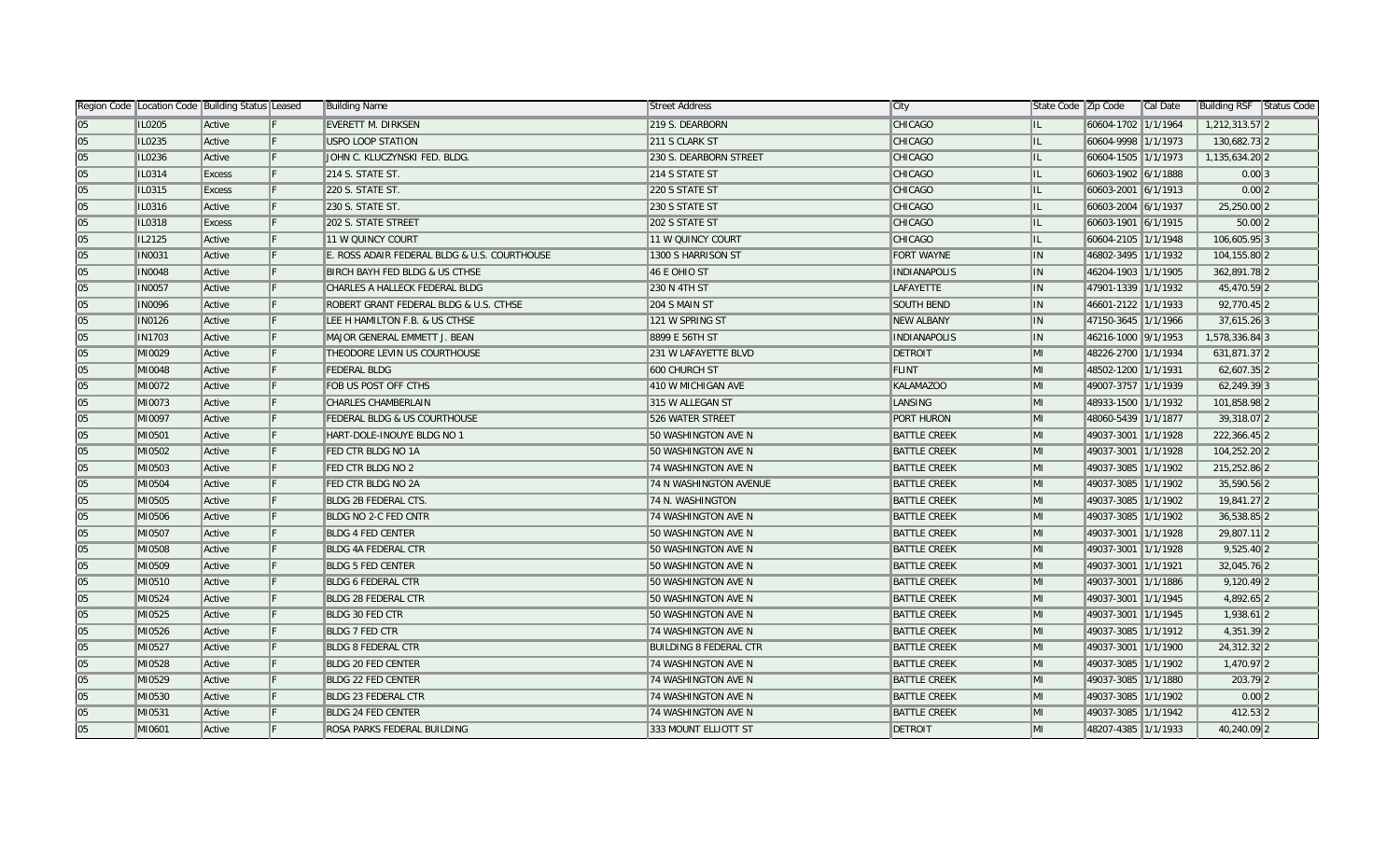|    | Region Code  Location Code   Building Status   Leased |               |     | Building Name                                                             | Street Address             | ∥City               | State Code   Zip Code |                     | Cal Date | Building RSF Status Code |
|----|-------------------------------------------------------|---------------|-----|---------------------------------------------------------------------------|----------------------------|---------------------|-----------------------|---------------------|----------|--------------------------|
| 05 | MI0605                                                | ∥Active       |     | <b>FEDERAL BOILERHOUSE</b>                                                | 333 MOUNT ELLIOTT ST       | DETROIT             | MI                    | 48207-4385 1/1/1932 |          | 1,580.69 2               |
| 05 | <b>MN0015</b>                                         | Active        |     | G W HEANEY F.B. & US COURTHOUS                                            | 515 W FIRST STREET         | <b>DULUTH</b>       | <b>MN</b>             | 55802-1302 1/1/1930 |          | 124,756.42 2             |
| 05 | <b>MN0021</b>                                         | Active        |     | EDWARD J. DEVITT U.S. COURTHOUSE & FEDERAL BUILDING                       | 118 S MILL ST              | <b>FERGUS FALLS</b> | <b>MN</b>             | 56537-2576 1/1/1903 |          | 46,691.58 2              |
| 05 | <b>MN0036</b>                                         | Active        |     | <b>FEDERAL BUILDING</b>                                                   | 212 3RD AVE S              | <b>MINNEAPOLIS</b>  | <b>MN</b>             | 55401-2556 1/1/1915 |          | 122,931.45 2             |
| 05 | <b>OH0028</b>                                         | Active        | IF. | POTTER STEWART U.S. COURTHOUSE                                            | 100 E 5TH ST               | CINCINNATI          | <b>OH</b>             | 45202-3905 1/1/1938 |          | 438,522.56 2             |
| 05 | OH0033                                                | Active        |     | METZENBAUM U.S. COURTHOUSE                                                | <b>201 SUPERIOR AVENUE</b> | <b>CLEVELAND</b>    | $\overline{O}$ H      | 44114-1203 1/1/1910 |          | 183, 174.59 2            |
| 05 | <b>OH0046</b>                                         | Active        |     | KINNEARY US CTHSE                                                         | 85 MARCONI BLVD.           | <b>COLUMBUS</b>     | <b>OH</b>             | 43215-2823 1/1/1935 |          | 223,674.63 2             |
| 05 | <b>OH0100</b>                                         | Active        |     | DONALD J. PEASE FEDERAL BLDG                                              | 143 W LIBERTY ST           | <b>MEDINA</b>       | <b>OH</b>             | 44256-2215 1/1/1938 |          | 8,201.90 3               |
| 05 | <b>OH0143</b>                                         | Active        |     | JAMES M. ASHLEY AND THOMAS W.L                                            | 1716 SPIELBUSCH AVE        | <b>TOLEDO</b>       | <b>OH</b>             | 43604-5363 1/1/1932 |          | 81,506.712               |
| 05 | <b>OH0189</b>                                         | Active        |     | JOHN WELD PECK                                                            | 550 MAIN ST                | CINCINNATI          | $\parallel$ OH        | 45202-3222 1/1/1964 |          | 691,678.49 3             |
| 05 | OH0192                                                | Active        |     | A J CELEBREZZE FB                                                         | 1240 E 9TH ST              | <b>CLEVELAND</b>    | <b>OH</b>             | 44114-2001 1/1/1966 |          | 1,194,675.21 3           |
| 05 | WI0016                                                | Active        |     | <b>FED BLDG &amp; US CTHSE</b>                                            | 500 S BARSTOW ST           | <b>EAU CLAIRE</b>   | $\ W\ $               | 54701-3657 1/1/1909 |          | 27,482.09 2              |
| 05 | WI0044                                                | Active        |     | <b>FED BLDG &amp; US CTHSE</b>                                            | <b>517 E WISCONSIN AVE</b> | MILWAUKEE           | $\mathbb{I}$ WI       | 53202-4500 1/1/1899 |          | 429,037.04 2             |
| 06 | IA0027                                                | Active        |     | UNITED STATES COURTHOUSE                                                  | 131 E 4TH ST               | <b>DAVENPORT</b>    | $\ $ IA               | 52801-1516 1/1/1933 |          | 68,391.38 2              |
| 06 | <b>IA0030</b>                                         | Active        |     | <b>U S COURTHOUSE</b>                                                     | 123 E WALNUT ST            | <b>DES MOINES</b>   | $\ $ IA               | 50309-2035 1/1/1929 |          | 73,481.782               |
| 06 | <b>IA0087</b>                                         | Active        |     | <b>FED BLDG &amp; US CTHSE</b>                                            | 320 6TH ST                 | <b>SIOUX CITY</b>   | $\ $ IA               | 51101-1210 1/1/1932 |          | 96,470.94 2              |
| 06 | KS0070                                                | Active        | F   | <b>U S COURT HOUSE</b>                                                    | 401 N MARKET ST            | <b>WICHITA</b>      | <b>KS</b>             | 67202-2089 1/1/1932 |          | 149, 198. 12 2           |
| 06 | MO0033                                                | Excess        |     | <b>FEDERAL BUILDING 41</b>                                                | 1500 E BANNISTER RD        | <b>KANSAS CITY</b>  | $\blacksquare$        | 64131-3009 1/1/1942 |          | 101,613.05 2             |
| 06 | MO0035                                                | Active        |     | 2312 BANNISTER FEDERAL BUILDING                                           | 2312 E BANNISTER RD        | <b>KANSAS CITY</b>  | $\blacksquare$        | 64131-3061 1/1/1953 |          | 149,967.04 3             |
| 06 | MO0039                                                | Active        |     | <b>FEDERAL BG</b>                                                         | 2306 E BANNISTER RD        | <b>KANSAS CITY</b>  | MO                    | 64131-3061 1/1/1953 |          | 406,215.62 3             |
| 06 | MO0106                                                | Active        |     | ROBT A YOUNG FED BLD                                                      | 1222 SPRUCE ST             | <b>SAINT LOUIS</b>  | MO                    | 63103-2818 1/1/1933 |          | 1,006,553.31 2           |
| 06 | MO0531                                                | <b>Excess</b> |     | FED BLDG NO 2                                                             | 1500 E BANNISTER RD        | <b>KANSAS CITY</b>  | MO                    | 64131-3009 1/1/1942 |          | 259,808.15 2             |
| 06 | MO0532                                                | Excess        |     | FED BLDG NO 4                                                             | 1500 E BANNISTER RD        | <b>KANSAS CITY</b>  | <b>MO</b>             | 64131-3009 1/1/1942 |          | 11,025.08 2              |
| 06 | MO0533                                                | Excess        |     | FED BLDG NO 50                                                            | 1500 E BANNISTER RD        | <b>KANSAS CITY</b>  | <b>MO</b>             | 64131-3009 1/1/1957 |          | 13,915.76 2              |
| 06 | MO0534                                                | <b>Excess</b> |     | FED BLDG NO 3                                                             | 1500 E BANNISTER RD        | <b>KANSAS CITY</b>  | $\parallel$ MO        | 64131-3068 1/1/1942 |          | 22,075.85 2              |
| 06 | MO0544                                                | <b>Excess</b> |     | FED BLDG NO 1                                                             | 1500 E BANNISTER RD        | <b>KANSAS CITY</b>  | MO                    | 64131-3009 1/1/1942 |          | 1,060,880.07 2           |
| 06 | MO0545                                                | <b>Excess</b> |     | <b>FEDERAL BUILDING 42</b>                                                | 1500 E BANNISTER RD        | <b>KANSAS CITY</b>  | $\blacksquare$        | 64131-3009 1/1/1942 |          | 1,744.00 2               |
| 06 | MO0559                                                | Active        |     | SAMMY L. DAVIS FEDERAL BUILDING                                           | 1655 WOODSON ROAD          | <b>OVERLAND</b>     | $\blacksquare$        | 63114-6128 1/1/1953 |          | 303,959.36 2             |
| 06 | MO0560                                                | Active        |     | AGPC - BG 204                                                             | 1655 WOODSON ROAD          | <b>OVERLAND</b>     | $\blacksquare$        | 63114-6128 1/1/1953 |          | 75.00 2                  |
| 06 | MO0561                                                | Active        |     | AGPC - BG 206                                                             | 1655 WOODSON ROAD          | <b>OVERLAND</b>     | $\parallel$ MO        | 63114-6128 1/1/1953 |          | 350.00 2                 |
| 07 | AR0021                                                | Active        |     | IC PARKER COURTHOUSE/USPO                                                 | 30 S 6TH ST                | <b>FORT SMITH</b>   | AR <sup></sup>        | 72901-2410 1/1/1937 |          | 85,783.73 2              |
| 07 | AR0030                                                | Active        |     | RICHARD SHEPPARD ARNOLD UNITED STATES COURTHOUSE                          | 600 W CAPITOL AVE          | <b>LITTLE ROCK</b>  | $\parallel$ AR        | 72201-3329 1/1/1932 |          | 241,605.62 2             |
| 07 | AR0031                                                | Active        |     | LITTLE ROCK OLD USPO/CTHS                                                 | 300 W 2ND ST               | <b>LITTLE ROCK</b>  | $\parallel$ AR        | 72201-2410 1/1/1881 |          | 73,162.32 2              |
| 07 | AR0057                                                | Active        |     | TEXARKANA USPO/COURTHOUSE                                                 | 500 N STATE LINE AVE       | TEXARKANA           | $\parallel$ AR        | 71854-5957 1/1/1933 |          | 86,190.45 2              |
| 07 | AR0062                                                | Active        |     | HOT SPRINGS POST OFFICE/CTHS                                              | 100 RESERVE ST             | <b>HOT SPRINGS</b>  | $\parallel$ AR        | 71901-4143 1/1/1961 |          | 62,382.94 2              |
| 07 | AR0063                                                | Active        |     | LITTLE ROCK FEDERAL BUILDING                                              | 700 W CAPITOL AVE          | <b>LITTLE ROCK</b>  | $\parallel$ AR        | 72201-3225 1/1/1961 |          | 347,697.33 2             |
| 07 | AR0066                                                | Active        |     | JACOB TRIEBER FEDERAL BUILDING USPO & US COURTHOUSE                       | 617 WALNUT                 | <b>HELENA</b>       | $\parallel$ AR        | 72342-3258 1/1/1959 |          | 34,292.76 2              |
| 07 | <b>AR0078</b>                                         | Active        |     | GEORGE HOWARD, JR FEDERAL BLDG AND UNITED STATES COURTHOUSE 100 E 8TH AVE |                            | <b>PINE BLUFF</b>   | <b>AR</b>             | 71601-5004 1/1/1966 |          | 95,872.84 3              |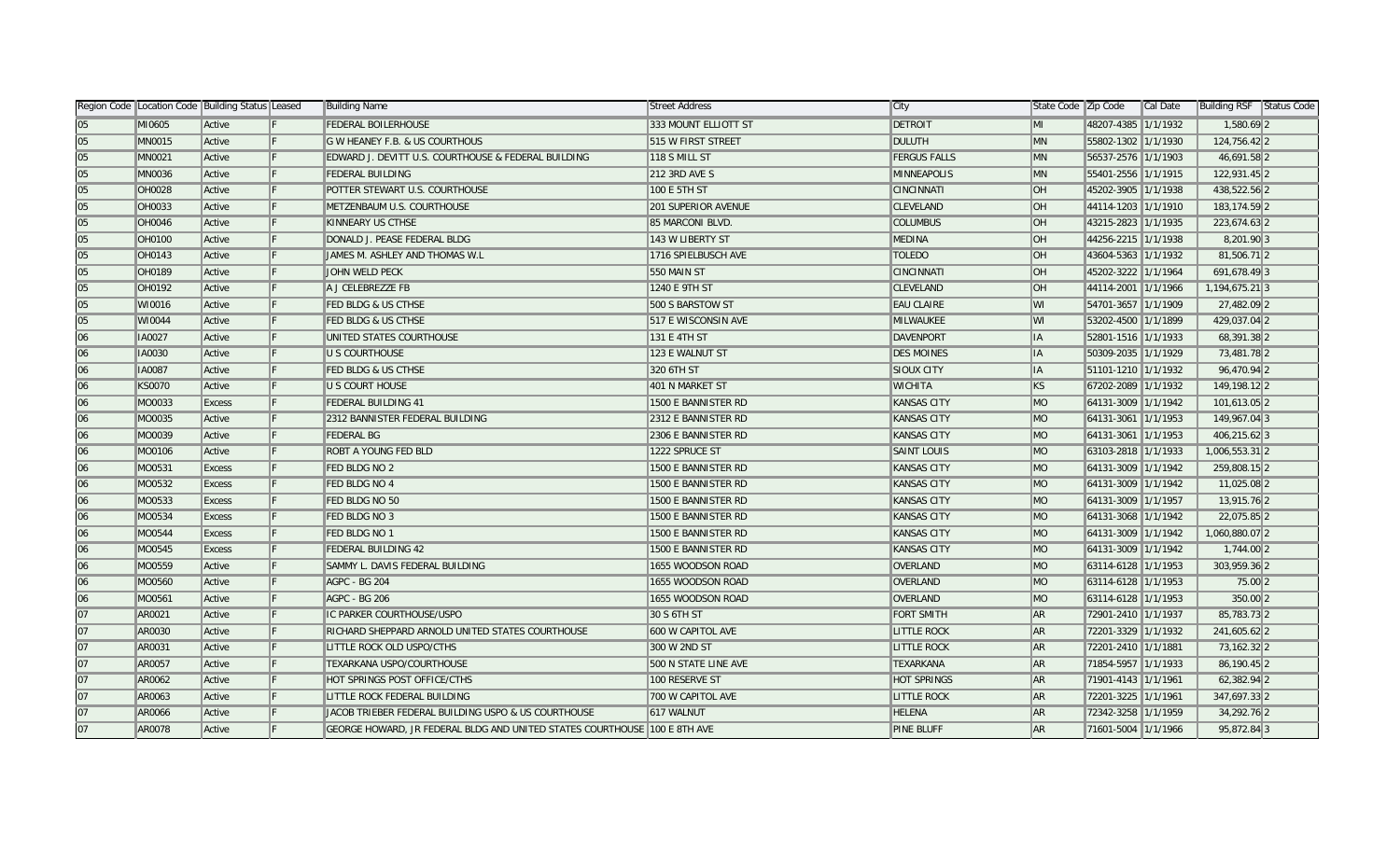|    | Region Code   Location Code   Building Status   Leased |               |    | Building Name                                                                 | Street Address        | ∥City                | State Code Zip Code     |                     | Cal Date | Building RSF Status Code |
|----|--------------------------------------------------------|---------------|----|-------------------------------------------------------------------------------|-----------------------|----------------------|-------------------------|---------------------|----------|--------------------------|
| 07 | LA0002                                                 | Active        |    | ALEXANDRIA USPO/COURTHOUSE                                                    | 515 MURRAY ST         | ALEXANDRIA           | <b>LA</b>               | 71301-8076 1/1/1933 |          | 41,750.52 2              |
| 07 | LA0006                                                 | Active        |    | <b>BATON ROUGE FED BLDG/COURTHOUS</b>                                         | 707 FLORIDA ST        | <b>BATON ROUGE</b>   | <b>LA</b>               | 70801-1713 1/1/1933 |          | 54,417.90 2              |
| 07 | LA0029                                                 | Active        | ΙF | MONROE FEDERAL BLDG/COURTHOUSE                                                | 201 JACKSON ST        | <b>MONROE</b>        | <b>LA</b>               | 71201-7472 1/1/1934 |          | 40,939.42 2              |
| 07 | LA0033                                                 | Active        | IF | <b>NEW ORLEANS CUSTOM HOUSE</b>                                               | 423 CANAL ST          | <b>NEW ORLEANS</b>   | ∥LA                     | 70130-2329 1/1/1881 |          | 296,450.43 1             |
| 07 | LA0034                                                 | Active        |    | FE HEBERT FEDERAL BLDG                                                        | 600 S MAESTRI PL      | <b>NEW ORLEANS</b>   | ∥LA                     | 70130-3414 1/1/1939 |          | 207,457.04 3             |
| 07 | LA0035                                                 | Active        |    | <b>JM WISDOM COURTHOUSE</b>                                                   | 600 CAMP ST           | <b>NEW ORLEANS</b>   | <b>LA</b>               | 70130-3425 1/1/1915 |          | 181,106.21 1             |
| 07 | LA0066                                                 | Active        |    | <b>BPSH NEW ORLEANS BLDG 13</b>                                               | 3819 PATTERSON DR     | <b>NEW ORLEANS</b>   | ∥LA                     | 70114-1806 1/1/1934 |          | $5,441.60$ 3             |
| 07 | LA0811                                                 | Active        |    | <b>BPSH NEW ORLEANS BLDG 1</b>                                                | 3819 PATTERSON DR     | <b>NEW ORLEANS</b>   | ∥LA                     | 70114-1806 1/1/1934 |          | $3,744.09$ 3             |
| 07 | LA0812                                                 | Active        |    | <b>BPSH NEW ORLEANS BLDG 2</b>                                                | 3819 PATTERSON DR     | <b>NEW ORLEANS</b>   | <b>LA</b>               | 70114-1806 1/1/1934 |          | 2,844.88 3               |
| 07 | LA0813                                                 | Active        |    | <b>BPSH NEW ORLEANS BLDG 3</b>                                                | 3819 PATTERSON DR     | <b>NEW ORLEANS</b>   | <b>LA</b>               | 70114-1806 1/1/1934 |          | 2,771.85 3               |
| 07 | LA0814                                                 | Active        |    | <b>BPSH NEW ORLEANS BLDG 4</b>                                                | 3819 PATTERSON DR     | <b>NEW ORLEANS</b>   | <b>LA</b>               | 70114-1806 1/1/1934 |          | 888.35 3                 |
| 07 | LA0815                                                 | Active        |    | <b>BPSH NEW ORLEANS BLDG 14</b>                                               | 3819 PATTERSON DR     | <b>NEW ORLEANS</b>   | <b>LA</b>               | 70114-1806 1/1/1934 |          | 443.87 3                 |
| 07 | NM0015                                                 | Active        |    | CAMPOS FEDERAL COURTHOUSE                                                     | 106 S FEDERAL PL      | SANTA FE             | <b>NM</b>               | 87501-1902 1/1/1899 |          | 41,899.61 2              |
| 07 | NM0030                                                 | Active        |    | <b>D CHAVEZ FEDERAL BLDG</b>                                                  | 500 GOLD AVE SW       | <b>ALBUQUERQUE</b>   | <b>NM</b>               | 87102-3118 1/1/1965 |          | 301,789.58 3             |
| 07 | NM0032                                                 | Active        |    | MONTOYA FEDERAL BLDG                                                          | 120 S FEDERAL PL      | <b>SANTA FE</b>      | <b>NM</b>               | 87501-1966 1/1/1963 |          | 102,411.83 3             |
| 07 | <b>NM0502</b>                                          | Active        | IF | ALBUQUERQUE COURTHOUSE                                                        | 421 GOLD AVE SW       | <b>ALBUQUERQUE</b>   | <b>NM</b>               | 87102-3254 1/1/1931 |          | 62,620.71 2              |
| 07 | <b>OK0039</b>                                          | Excess        | ΙF | C ALBERT FED BLDG/COURTHOUSE                                                  | 301 E CARL ALBERT PKY | <b>MCALESTER</b>     | <b>OK</b>               | 74501-5051 1/1/1914 |          | 22,072.50 2              |
| 07 | <b>OK0041</b>                                          | Active        |    | ED EDMONDSON U.S. COURTHOUSE                                                  | 101 N 5TH ST          | <b>MUSKOGEE</b>      | ∥OK                     | 74401-6205 1/1/1915 |          | 116,814.21 2             |
| 07 | <b>OK0046</b>                                          | <b>Active</b> |    | OKC POST OFFICE/COURTHOUSE                                                    | 215 DEAN A MCGEE AVE  | <b>OKLAHOMA CITY</b> | <b>OK</b>               | 73102-3440 1/1/1912 |          | 192,580.13 2             |
| 07 | <b>OK0063</b>                                          | Active        |    | <b>TULSA FEDERAL BLDG</b>                                                     | 224 S BOULDER AVE     | <b>TULSA</b>         | <b>OK</b>               | 74103-3006 1/1/1917 |          | 117, 115. 76 2           |
| 07 | OK0072                                                 | Active        |    | WILLIAM J. HOLLOWAY, JR. UNITED STATES COURTHOUSE                             | <b>200 NW 4TH ST</b>  | <b>OKLAHOMA CITY</b> | ∥OK                     | 73102-3026 1/1/1960 |          | 271,320.69 3             |
| 07 | <b>OK0074</b>                                          | Active        |    | LAWTON FEDERAL BLDG/COURTHOUSE                                                | 410 SW 5TH ST         | LAWTON               | ∥OK                     | 73501-4628 1/1/1917 |          | 24,438.75 2              |
| 07 | <b>OK0099</b>                                          | Active        |    | OKC FEDERAL PARKING GARAGE                                                    | 200 NW 5TH STREET     | <b>OKLAHOMA CITY</b> | ∥OK                     | 73109-5308 1/1/1977 |          | $6,400.69$ 2             |
| 07 | <b>TX0006</b>                                          | Active        |    | <b>JM JONES FEDERAL BLDG</b>                                                  | 205 SE 5TH AVE        | <b>AMARILLO</b>      | TX                      | 79101-1559 1/1/1939 |          | 62,747.42 2              |
| 07 | <b>TX0012</b>                                          | Excess        |    | <b>AUSTIN COURTHOUSE</b>                                                      | 200 W 8TH ST          | <b>AUSTIN</b>        | $\mathsf{T} \mathsf{X}$ | 78701-2325 1/1/1935 |          | 55,819.67 2              |
| 07 | TX0019                                                 | Active        |    | J BROOKS FEDERAL BLDG                                                         | 300 WILLOW ST         | <b>BEAUMONT</b>      | <b>TX</b>               | 77701-2222 1/1/1934 |          | 131,915.19 2             |
| 07 | <b>TX0057</b>                                          | Active        |    | TERMINAL ANNEX FEDERAL BLDG                                                   | 207 S HOUSTON ST      | <b>DALLAS</b>        | <b>TX</b>               | 75202-4703 1/1/1937 |          | 229,731.67 1             |
| 07 | <b>TX0058</b>                                          | Active        | ΙF | SANTA FE FEDERAL BLDG                                                         | 1114 COMMERCE ST      | <b>DALLAS</b>        | <b>TX</b>               | 75242-1001 1/1/1925 |          | 272,532.95 2             |
| 07 | <b>TX0069</b>                                          | Active        | ΙF | <b>EL PASO COURTHOUSE</b>                                                     | 511 E SAN ANTONIO AVE | <b>EL PASO</b>       | <b>TX</b>               | 79901-2415 1/1/1936 |          | 103,123.32 2             |
| 07 | <b>TX0075</b>                                          | Active        |    | <b>ELDON B. MAHON US COURTHOUSE</b>                                           | 510 W 10TH ST         | <b>FORT WORTH</b>    | <b>TX</b>               | 76102-3648 1/1/1933 |          | 119,566.77 2             |
| 07 | <b>TX0081</b>                                          | Active        |    | <b>GALVESTON USPO/COURTHOUSE</b>                                              | 601 25TH ST           | <b>GALVESTON</b>     | <b>TX</b>               | 77550-1799 1/1/1937 |          | 92,805.05 2              |
| 07 | <b>TX0101</b>                                          | <b>Active</b> |    | <b>HOUSTON CUSTOMS HOUSE</b>                                                  | 701 SAN JACINTO ST    | <b>HOUSTON</b>       | <b>TX</b>               | 77002-3673 1/1/1911 |          | 136,200.80 2             |
| 07 | <b>TX0116</b>                                          | Active        |    | USBS CONVENT                                                                  | 100 ZARAGOZA ST       | LAREDO               | <b>TX</b>               | 78040-7301 1/1/1943 |          | 46,279.83 2              |
| 07 | <b>TX0126</b>                                          | Active        |    | WR BURKE COURTHOUSE                                                           | 104 N 3RD ST          | LUFKIN               | TX                      | 75901-3078 1/1/1935 |          | 16,613.29 2              |
| 07 | <b>TX0130</b>                                          | Active        |    | <b>SB HALL JR FEDERAL BLDG</b>                                                | 100 E HOUSTON ST      | <b>MARSHALL</b>      | $\mathsf{T} \mathsf{X}$ | 75670-4144 1/1/1914 |          | 16,357.43 2              |
| 07 | TX0163                                                 | <b>Active</b> |    | OC FISHER FED BLDG/COURTHOUSE                                                 | 33 E TWOHIG AVE       | <b>SAN ANGELO</b>    | <b>TX</b>               | 76903-6488 1/1/1911 |          | 38,079.45 2              |
| 07 | <b>TX0164</b>                                          | Active        |    | HIPOLITO F. GARCIA FOB/US CTHS                                                | 615 E HOUSTON ST      | <b>SAN ANTONIO</b>   | $\mathsf{T} \mathsf{X}$ | 78205-2001 1/1/1937 |          | 217,786.18 2             |
| 07 | <b>TX0182</b>                                          | <b>Active</b> |    | WILLIAM M. STEGER FEDERAL BLDG AND UNITED STATES COURTHOUSE 211 W FERGUSON ST |                       | <b>TYLER</b>         | <b>TX</b>               | 75702-7200 1/1/1934 |          | 49,755.88 2              |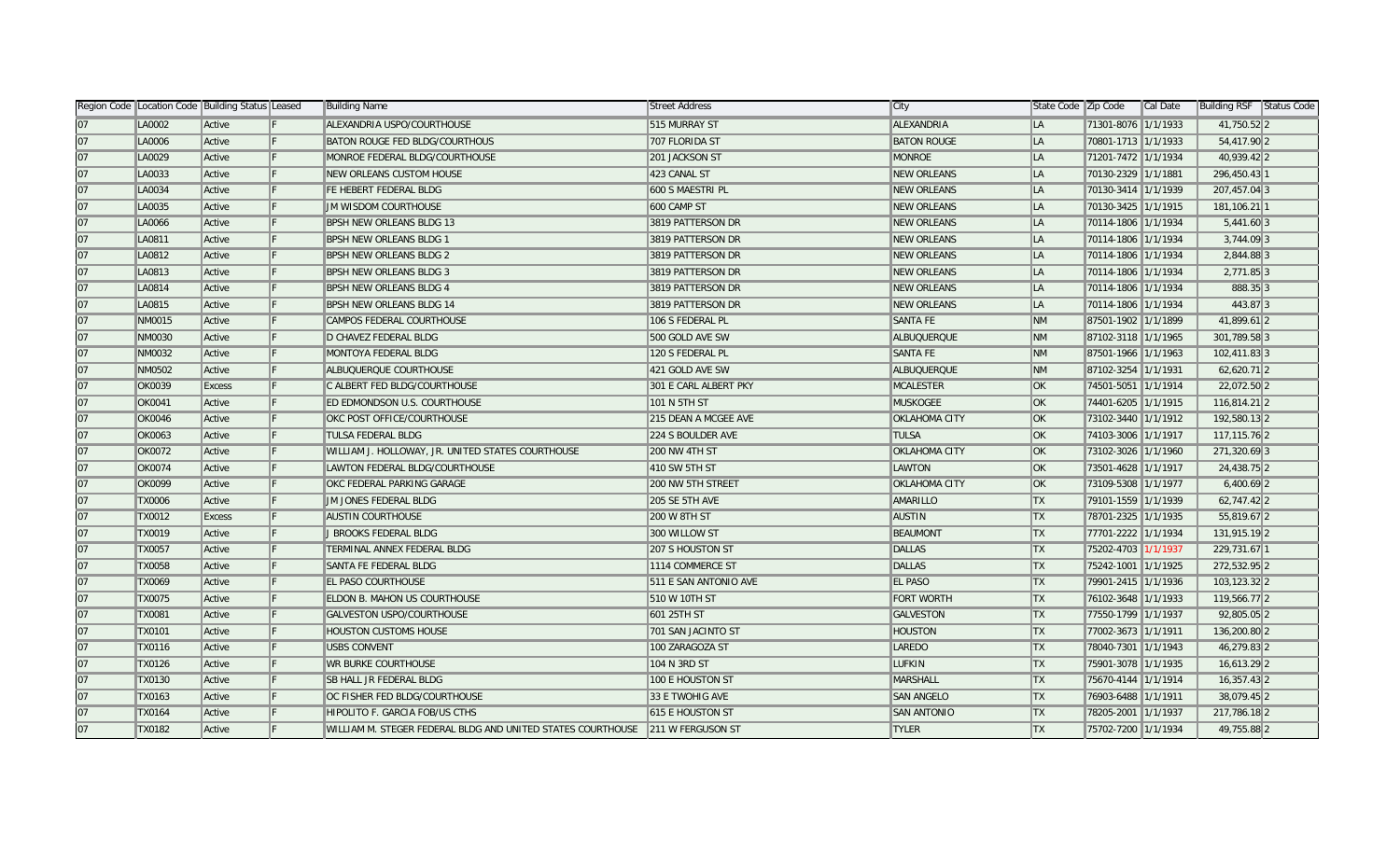|    | Region Code  Location Code  Building Status  Leased |        |     | Building Name                   | Street Address            | ∣City                 | State Code Zip Code      |                     | Cal Date | Building RSF Status Code |  |
|----|-----------------------------------------------------|--------|-----|---------------------------------|---------------------------|-----------------------|--------------------------|---------------------|----------|--------------------------|--|
| 07 | <b>TX0185</b>                                       | Active |     | ML KING JR FEDERAL BLDG         | 312 S MAIN ST             | <b>VICTORIA</b>       | <b>TX</b>                | 77901-8151 1/1/1960 |          | 61,079.86 3              |  |
| 07 | TX0210                                              | Active |     | SHERMAN FEDERAL BLDG/COURTHOUS  | 101 E PECAN ST            | <b>SHERMAN</b>        | <b>TX</b>                | 75090-0041 1/1/1907 |          | 25,919.29 2              |  |
| 07 | TX0211                                              | Active | IF. | <b>B CASEY COURTHOUSE</b>       | 515 RUSK ST               | <b>HOUSTON</b>        | <b>TX</b>                | 77002-2600 1/1/1962 |          | 495,484.44 3             |  |
| 07 | <b>TX0224</b>                                       | Active | IF. | <b>FG LANHAM FED BLDG</b>       | 819 TAYLOR ST             | <b>FORT WORTH</b>     | <b>TX</b>                | 76102-6124 1/1/1966 |          | 669,336.67 3             |  |
| 07 | <b>TX0227</b>                                       | Active | IF. | JJ PICKLE FEDERAL BLDG          | 300 E 8TH ST              | <b>AUSTIN</b>         | <b>TX</b>                | 78701-3233 1/1/1965 |          | 214,795.06 2             |  |
| 07 | <b>TX0502</b>                                       | Active |     | J WOOD COURTHOUSE               | 655 E CESAR E CHAVEZ BLVD | <b>SAN ANTONIO</b>    | <b>TX</b>                | 78206-1100 1/1/1968 |          | 114,989.96 3             |  |
| 07 | <b>TX0503</b>                                       | Active |     | AA SPEARS JUDGE TRAINING CTR    | 643 E CESAR E CHAVEZ BLVD | <b>SAN ANTONIO</b>    | <b>TX</b>                | 78206-1101 1/1/1968 |          | 17,302.29 3              |  |
| 07 | TX0701                                              | Active |     | <b>LABRANCH FEDERAL BLDG</b>    | 2320 LA BRANCH ST         | <b>HOUSTON</b>        | <b>TX</b>                | 77004-1002 1/1/1946 |          | 75,584.713               |  |
| 07 | <b>TX0809</b>                                       | Active |     | <b>FED CTR SHED 14</b>          | 501 W FELIX ST            | <b>FORT WORTH</b>     | <b>TX</b>                | 76115-3400 1/1/1944 |          | 2,307.32 3               |  |
| 07 | <b>TX0812</b>                                       | Active |     | FED CTR SHED 13                 | 501 W FELIX ST            | <b>FORT WORTH</b>     | <b>TX</b>                | 76115-3400 1/1/1944 |          | $2,307.31$ 3             |  |
| 07 | <b>TX0831</b>                                       | Active |     | <b>DEL RIO PROBATION BLDG</b>   | 700 QUALIA DR             | <b>DEL RIO</b>        | <b>TX</b>                | 78840-7628 1/1/1964 |          | 7,421.09 3               |  |
| 07 | <b>TX0832</b>                                       | Active |     | <b>BPSH DEL RIO BLDG 4 SHOP</b> | 700 QUALIA DR             | <b>DEL RIO</b>        | <b>TX</b>                | 78840-7628 1/1/1964 |          | $0.00$ 3                 |  |
| 08 | CO0006                                              | Active |     | FB-CU                           | 721 19TH ST               | <b>DENVER</b>         | <b>CO</b>                | 80202-2500 1/1/1931 |          | 247,131.60 2             |  |
| 08 | CO0009                                              | Active |     | BYRON WHITE US CRTHS            | 1823 STOUT ST             | <b>DENVER</b>         | <b>CO</b>                | 80257-1823 1/1/1916 |          | 234,414.37 2             |  |
| 08 | CO0018                                              | Active | IF. | <b>WAYNE ASPINALL FBCT</b>      | 400 ROOD AVE              | <b>GRAND JUNCTION</b> | <b>CO</b>                | 81501-2550 1/1/1918 |          | 36,626.78 2              |  |
| 08 | CO0039                                              | Active | IF. | <b>BYRON G.ROGERS FB-CT</b>     | 1961 STOUT ST             | <b>DENVER</b>         | <b>CO</b>                | 80294-1961 1/1/1965 |          | 617,600.793              |  |
| 08 | CO0050                                              | Active | IF. | <b>FEDERAL GARAGE BLDG</b>      | 2106 CALIFORNIA ST        | <b>DENVER</b>         | ∣CO                      | 80205-2821 1/1/1937 |          | $1,645.67$ 3             |  |
| 08 | CO0051                                              | Active |     | <b>FEDERAL GARAGE BLDG</b>      | 2101 WELTON ST            | <b>DENVER</b>         | ∣co                      | 80205-2808 1/1/1947 |          | 12,033.50 3              |  |
| 08 | CO0631                                              | Active |     | DFC BLDG 710                    | W 6TH AVE & KIPLING ST    | <b>LAKEWOOD</b>       | CO                       | 80225-0546 1/1/1969 |          | 33,624.01 2              |  |
| 08 | <b>MT0004</b>                                       | Active |     | MIKE MANSFIELD FB / CH          | 400 N MAIN ST             | <b>BUTTE</b>          | $\blacksquare$           | 59701-8866 1/1/1904 |          | 61,179.89 1              |  |
| 08 | MT0017                                              | Active | IF. | FB-PO-CT                        | <b>200 E BROADWAY ST</b>  | MISSOULA              | ∥MT                      | 59802-4530 1/1/1913 |          | 128,099.53 2             |  |
| 08 | MT0501                                              | Active |     | CHIEF MOUNTAIN POE              | <b>MAIN PORT BLDG</b>     | BABB                  | MT                       | 59411-9700 1/1/1939 |          | $6,654.17$  2            |  |
| 08 | MT0502                                              | Active |     | CHIEF MTN PORT OF ENTRY         | PARKING GARAGE            | BABB                  | MT                       | 59411-9700 1/1/1939 |          | 688.13 2                 |  |
| 08 | <b>MT0503</b>                                       | Active |     | CHIEF MOUNTAIN PORT OF ENTRY    | <b>PUMPHOUSE</b>          | <b>BABB</b>           | MT                       | 59411-9700 1/1/1939 |          | 195.83 2                 |  |
| 08 | MT0551                                              | Active |     | PIEGAN PORT OF ENTRY            | <b>APARTMENTS HOUSE</b>   | <b>BABB</b>           | MT                       | 59411-9700 1/1/1933 |          | 7,457.07 2               |  |
| 08 | ND0002                                              | Active |     | <b>FB</b>                       | 304 E BROADWAY            | <b>BISMARCK</b>       | ND                       | 58501-4082 1/1/1913 |          | 38,282.36 2              |  |
| 08 | ND0006                                              | Active | IF. | <b>FB-CT</b>                    | 655 1ST AVE N             | FARGO                 | ND                       | 58102-4932 1/1/1931 |          | 91,595.20 2              |  |
| 08 | <b>ND0008</b>                                       | Active | IF. | RONALD N. DAVIES FEDERAL BLDG   | 102 N 4TH ST              | <b>GRAND FORKS</b>    | ND                       | 58203-3738 1/1/1906 |          | 40,077.94 2              |  |
| 08 | ND0014                                              | Active |     | JUDGE BRUCE M. VAN SICKLE FB&C  | 100 1ST STREET SW         | <b>MINOT</b>          | ND                       | 58701-3846 1/1/1915 |          | 37,005.55 2              |  |
| 08 | ND0018                                              | Active |     | PO-CU                           | 112 W STUTSMAN ST         | PEMBINA               | ND                       | 58271-4102 1/1/1932 |          | 13,485.92 2              |  |
| 08 | ND0032                                              | Active |     | <b>BDR PATROL SECTOR HQ</b>     | 2320 S WASHINGTON ST      | <b>GRAND FORKS</b>    | $\overline{\mathsf{ND}}$ | 58201-6348 1/1/1961 |          | 10,348.92 3              |  |
| 08 | ND0501                                              | Active |     | <b>AMBROSE PORT OF ENTRY</b>    | 10935 STATE HWY 42        | <b>AMBROSE</b>        | ND                       | 58833-9998 1/1/1932 |          | 4,553.38 2               |  |
| 08 | ND0531                                              | Active |     | <b>ST JOHN PORT OF ENTRY</b>    | 10898 ND 30               | <b>ST JOHN</b>        | ND                       | 58369-6910 1/1/1931 |          | 4,445.46 2               |  |
| 08 | SD0021                                              | Active |     | <b>U.S. COURTHOUSE</b>          | 400 S PHILLIPS AVENUE     | <b>SIOUX FALLS</b>    | <b>SD</b>                | 57104-6848 1/1/1895 |          | 64,412.65 2              |  |
| 08 | UT0010                                              | Active |     | <b>FOREST SERVICE BLDG</b>      | 507 25TH ST               | <b>OGDEN</b>          | lut.                     | 84401-2450 1/1/1933 |          | 46,680.46 2              |  |
| 08 | UT0014                                              | Active |     | J. WILL ROBINSON FB             | 88 W 100 N                | PROVO                 | UT                       | 84601-4452 1/1/1938 |          | 26,535.80 3              |  |
| 08 | UT0017                                              | Active |     | <b>FRANK E MOSS COURTHOUSE</b>  | 350 S MAIN ST             | <b>SALT LAKE CITY</b> | <b>UT</b>                | 84101-2106 1/1/1905 |          | 207,562.02 2             |  |
| 08 | UT0035                                              | Active |     | JAMES V HANSEN FEDERAL BLDG     | 324 25TH ST               | <b>OGDEN</b>          | lut.                     | 84401-2310 1/1/1965 |          | 174,847.76 3             |  |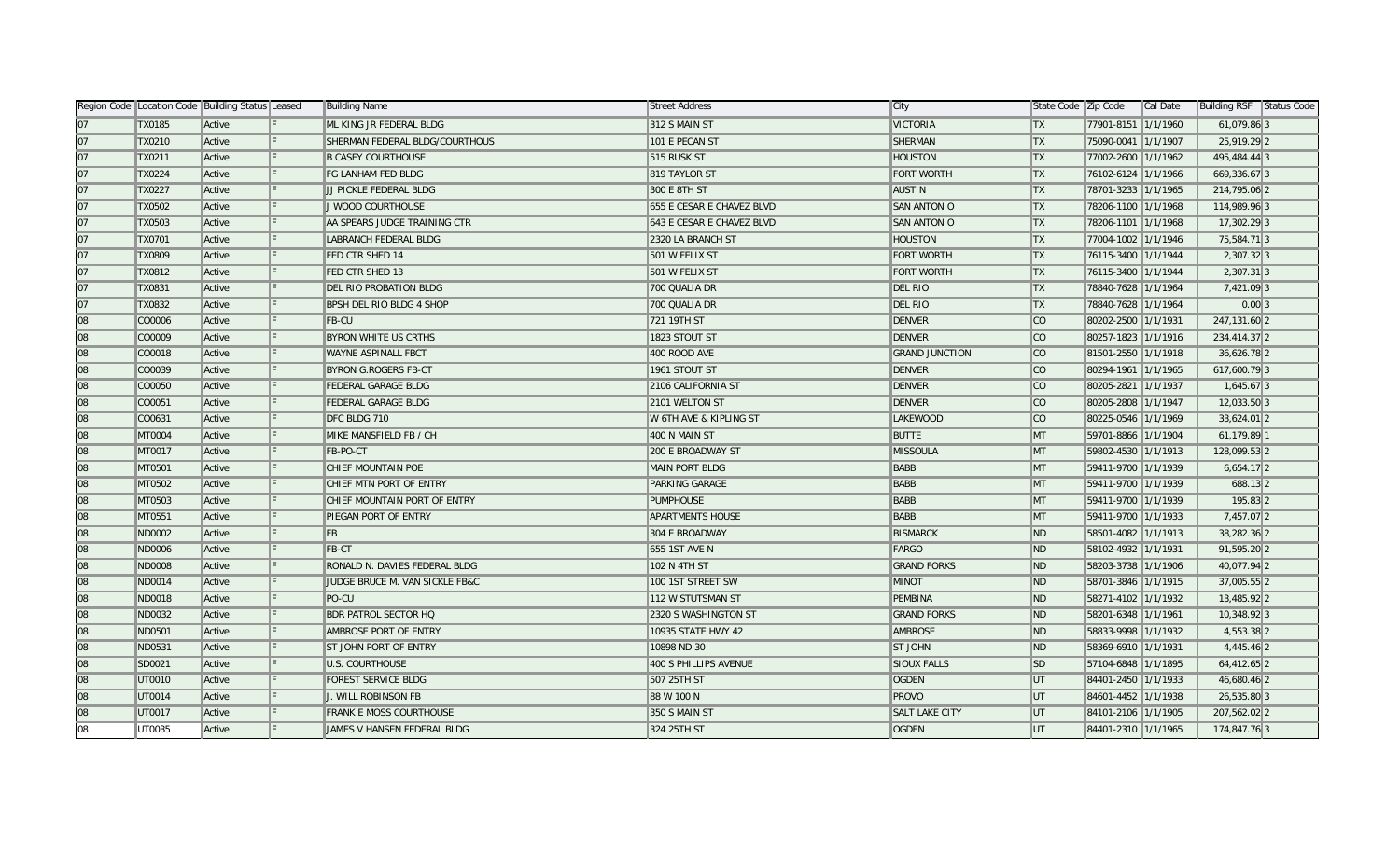|    | Region Code   Location Code   Building Status   Leased |        |   | Building Name                                | Street Address                 | ∥City                | State Code Zip Code     |                       | Cal Date | Building RSF Status Code |
|----|--------------------------------------------------------|--------|---|----------------------------------------------|--------------------------------|----------------------|-------------------------|-----------------------|----------|--------------------------|
| 08 | <b>WY0003</b>                                          | Active |   | <b>EWING T. KERR FB-CT</b>                   | 111 S WOLCOTT ST               | <b>CASPER</b>        | <b>WY</b>               | 82601-2534 1/1/1932   |          | 44,353.05 2              |
| 08 | <b>WY0004</b>                                          | Active |   | FOB                                          | 308 W 21ST ST                  | <b>CHEYENNE</b>      | <b>WY</b>               | 82001-3663 1/1/1933   |          | 29,723.43 2              |
| 08 | WY0029                                                 | Active | F | JOSEPH C O'MAHONEY FED CENTER                | 2120 CAPITOL AVE               | <b>CHEYENNE</b>      | ∥WY                     | 82001-3633 1/1/1964   |          | 152,383.94 3             |
| 08 | WY0030                                                 | Active | F | <b>DICK CHENEY FB</b>                        | 100 E B ST                     | <b>CASPER</b>        | ∥WY                     | 82601-1962 1/1/1970   |          | 115,924.323              |
| 09 | AZ0015                                                 | Active |   | JAMES A. WALSH COURTHOUSE                    | 38 S SCOTT AVE                 | <b>TUCSON</b>        | $\parallel$ AZ          | 85701-1704 1/1/1930   |          | 68,468.27 2              |
| 09 | AZ0052                                                 | Active |   | <b>FEDERAL BUILDING &amp; COURTHOUSE</b>     | 230 N FIRST AVE                | <b>PHOENIX</b>       | $\parallel$ AZ          | 85003-0230 1/1/1962   |          | 288,637.07 3             |
| 09 | AZ0551                                                 | Active |   | <b>BS OLD CUS BLDG</b>                       | <b>INTERNTL&amp;GRAND</b>      | NOGALES              | $\parallel$ AZ          | 85621-9998 1/1/1936   |          | 17,982.522               |
| 09 | AZ0553                                                 | Active |   | <b>BS MORLEY GATE</b>                        | INTNL ST + MORLEY AVE          | <b>NOGALES</b>       | $\parallel$ AZ          | 85621-9998 1/1/1930   |          | 559.95 2                 |
| 09 | AZ0601                                                 | Active |   | <b>BS MAIN BLDG</b>                          | <b>INTERNATIONAL BOUNDARY</b>  | <b>SASABE</b>        | $\overline{A}$          | 85633-9901 1/1/1937   |          | 4,260.00 2               |
| 09 | AZ0602                                                 | Active |   | <b>BS GARAGE</b>                             | <b>INTERNATL BOUNDARY LINE</b> | <b>SASABE</b>        | $\overline{A}$          | 85633-9901 1/1/1937   |          | $309.15$ 3               |
| 09 | AZ0611                                                 | Active |   | RAUL HECTOR CASTRO LPOE MAIN BLDG            | PAN AMERICAN AVENUE            | <b>DOUGLAS</b>       | $\parallel$ AZ          | 85607-3140 1/1/1933   |          | 15,166.98 2              |
| 09 | AZ0612                                                 | Active |   | RAUL HECTOR CASTRO LPOE GARAGE               | PAN AMERICAN AVE               | <b>DOUGLAS</b>       | $\parallel$ AZ          | 85607-3141 1/1/1933   |          | $920.08$  2              |
| 09 | AZ0681                                                 | Active |   | <b>BS MAIN BLDG</b>                          | US BORDER STATION              | <b>NACO</b>          | $\parallel$ AZ          | 85620-9998 1/1/1937   |          | 12,881.24 2              |
| 09 | CA0041                                                 | Active |   | US COURT HOUSE                               | 312 N SPRING ST                | <b>LOS ANGELES</b>   | $\ $ CA                 | 90012-4701 1/1/1940   |          | 757,792.09 1             |
| 09 | CA0083                                                 | Active |   | <b>FEDERAL BUILDING</b>                      | 801 I ST                       | SACRAMENTO           | $\ $ CA                 | 95814-2510 1/1/1933   |          | 160,718.38 2             |
| 09 | <b>CA0088</b>                                          | Active | F | J. WEINBERGER COURTHOUSE                     | 325 W F ST                     | <b>SAN DIEGO</b>     | $\ $ CA                 | 92101-6017 1/1/1913   |          | 63,756.52 2              |
| 09 | CA0091                                                 | Active |   | <b>APPRAISERS BLDG</b>                       | 630 SANSOME ST                 | <b>SAN FRANCISCO</b> | $\ CA$                  | 94111-2206   1/1/1944 |          | 434,402.50 2             |
| 09 | CA0092                                                 | Active |   | US CUSTOM HOUSE                              | 555 BATTERY ST                 | <b>SAN FRANCISCO</b> | $\ CA\ $                | 94111-2312  1/1/1911  |          | 126,654.97 2             |
| 09 | CA0093                                                 | Active |   | FEDERAL OFFICE BLDG                          | 50 UNITED NATIONS PLZ          | <b>SAN FRANCISCO</b> | $\ CA\ $                | 94102-4912 1/1/1933   |          | 302,772.47 1             |
| 09 | CA0096                                                 | Active |   | JAMES R. BROWNING U.S. CRTHSE                | 95 7TH ST                      | <b>SAN FRANCISCO</b> | $\ CA$                  | 94103-1518 8/29/1905  |          | 312,319.72 1             |
| 09 | CA0150                                                 | Active |   | <b>FEDERAL BUILDING</b>                      | 300 N LOS ANGELES ST           | LOS ANGELES          | $\ CA\ $                | 90012-3308 1/1/1965   |          | 1,057,132.85 3           |
| 09 | CA0224                                                 | Active |   | HAWTHORNE FEDERAL BUILDING                   | 15000 AVIATION BOULEVARD       | <b>HAWTHORNE</b>     | $\ $ CA                 | 90250-6656 1/1/1971   |          | 205,936.76 2             |
| 09 | CA0501                                                 | Active |   | <b>CWLPOE HISTORIC CUSTOM HOUSE</b>          | 23 HEFFERNAN AVENUE            | CALEXICO             | $\ $ CA                 | 92231-9998 1/1/1933   |          | $5,291.26$  2            |
| 09 | CA0521                                                 | Active |   | CHET HOLIFIELD FED BLDG                      | 24000 AVILA RD                 | <b>LAGUNA NIGUEL</b> | $\ CA\ $                | 92677-3400 1/1/1971   |          | 1,003,573.46 3           |
| 09 | CA0581                                                 | Active |   | <b>SYLPOE HISTORICAL CUSTOMS HSE</b>         | 801 E SAN YSIDRO BLVD          | <b>SAN DIEGO</b>     | $\ CA\ $                | 92173-3116 1/1/1932   |          | 19,629.22 2              |
| 09 | CA0801                                                 | Active |   | <b>BS MAIN BLDG</b>                          | US BORDER STATION              | <b>TECATE</b>        | $\ CA\ $                | 92154-7209 1/1/1932   |          | 16,506.09 2              |
| 09 | CA0802                                                 | Active |   | <b>BS RESIDENCE</b>                          | US BORDER STATION              | <b>TECATE</b>        | $\ $ CA                 | 92154-7209 1/1/1932   |          | $2,155.22$  2            |
| 09 | CA0803                                                 | Active |   | <b>B S RESIDENCE</b>                         | US BORDER STATION              | <b>TECATE</b>        | $\ $ CA                 | 92154-7209 1/1/1932   |          | $2,155.22$ 2             |
| 09 | CA9551                                                 | Active |   | RICHARD H CHAMBERS CH                        | 125 S GRAND AVE                | PASADENA             | $\ $ CA                 | 91105-1643 1/1/1931   |          | 146,405.77 2             |
| 09 | HI0001                                                 | Active |   | <b>FEDERAL BUILDING &amp; USPO</b>           | 154 WAIANUENUE AVE             | <b>HILO</b>          | IHI.                    | 96720-2452 1/1/1917   |          | 35,273.58 2              |
| 09 | NV0012                                                 | Active |   | C. CLIFTON YOUNG FOB & CTHS                  | 300 BOOTH ST                   | <b>RENO</b>          | $\overline{\mathbb{N}}$ | 89509-1317 1/1/1965   |          | 116,885.373              |
| 10 | AK0001                                                 | Active |   | ANCHORAGE FED BUILD                          | 605 W 4TH AVENUE               | ANCHORAGE            | $\parallel$ AK          | 99501-2248 1/1/1940   |          | 91,274.51 2              |
| 10 | AK0005                                                 | Active |   | FEDERAL                                      | 648 MISSION ST                 | KETCHIKAN            | $\parallel$ AK          | 99901-6534 1/1/1938   |          | 35,361.96 2              |
| 10 | <b>AK0013</b>                                          | Active |   | HURFF A. SAUNDERS FB & ROBERT BOOCHEVER USCH | 709 W 9TH ST                   | <b>JUNEAU</b>        | ∥AK                     | 99801-1807 1/1/1966   |          | 284,055.11 3             |
| 10 | <b>ID0025</b>                                          | Active |   | JAMES A MCCLURE FED BLDG/CTHSE               | 550 WEST FORT ST               | <b>BOISE</b>         | ID.                     | 83724-0101 11/19/1966 |          | 248,495.33 3             |
| 10 | ID0552                                                 | Active |   | PORTHILL GARAGE                              | US BORDER STATION              | <b>PORTHILL</b>      | ID.                     | 83853-9998 1/1/1940   |          | 470.00 2                 |
| 10 | <b>OR0018</b>                                          | Active |   | J A REDDEN US CTHS                           | 310 W 6TH ST                   | <b>MEDFORD</b>       | $\overline{O}$          | 97501-2766 1/1/1916   |          | 29,833.50 2              |
| 10 | OR0023                                                 | Active |   | <b>GUS J. SOLOMON CTHSE</b>                  | 620 SW MAIN ST                 | PORTLAND             | <b>OR</b>               | 97205-3037 1/1/1933   |          | 162,003.37 2             |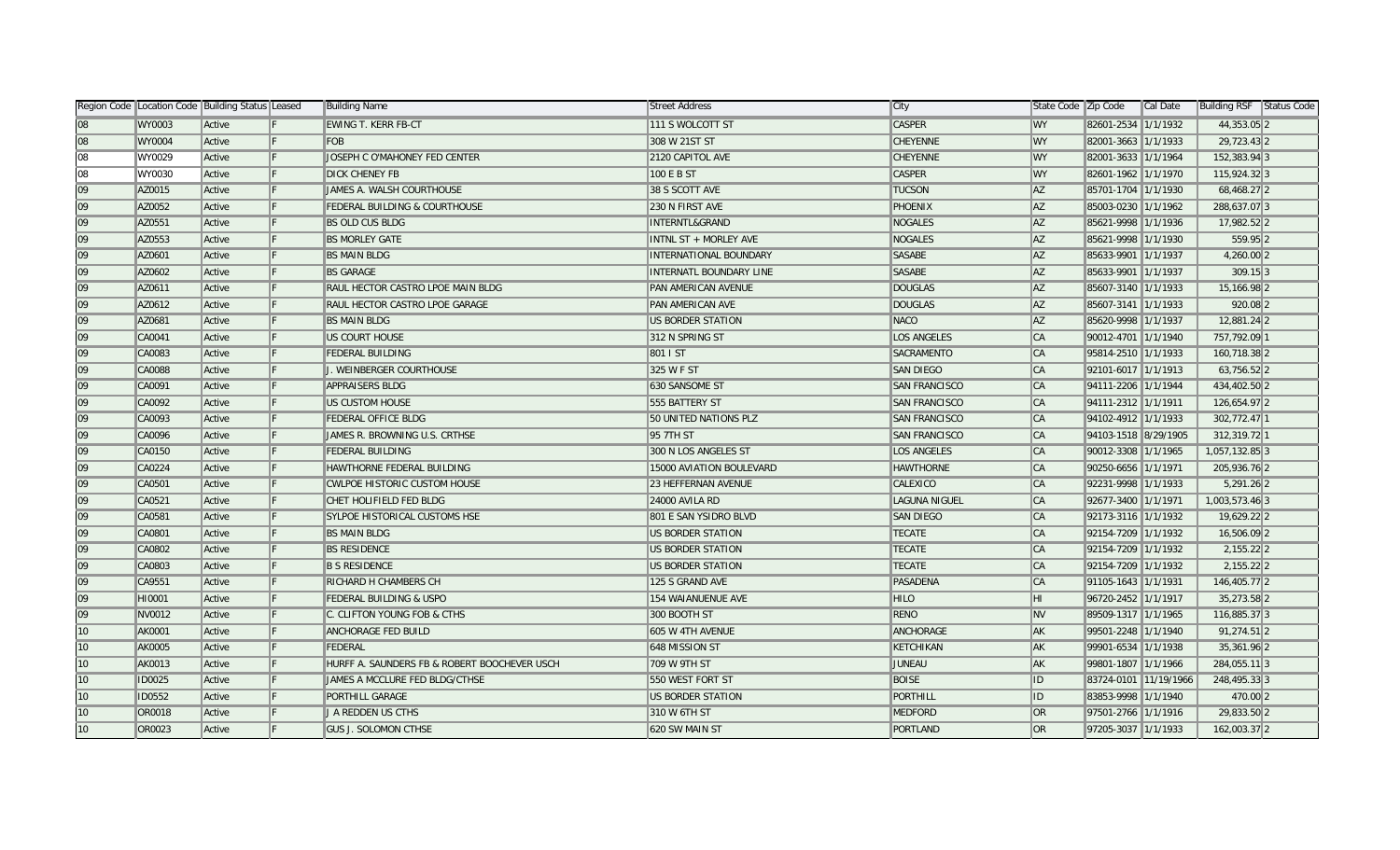|                 | Region Code   Location Code   Building Status   Leased |        | <b>Building Name</b>                               | <b>Street Address</b>      | ∥City                 | State Code Zip Code |                      | Cal Date | Building RSF Status Code |  |
|-----------------|--------------------------------------------------------|--------|----------------------------------------------------|----------------------------|-----------------------|---------------------|----------------------|----------|--------------------------|--|
| 10 <sup>°</sup> | OR0024                                                 | Active | THE PIONEER CTHSE                                  | 700 SW 6TH AVENUE          | PORTLAND              | ∥OR                 | 97204-1336 1/1/1875  |          | 43,333.16 1              |  |
| 10              | OR0502                                                 | Active | TROUTDALE NORTH FED WHSE                           | 202 NW GRAHAM RD           | <b>TROUTDALE</b>      | OR <sub>1</sub>     | 97060-9539 1/1/1945  |          | $905.13$ 3               |  |
| 10              | <b>WA0028</b>                                          | Active | RICHARD B. ANDERSON FEDERAL BU                     | 138 W 1 ST                 | <b>PORT ANGELES</b>   | <b>WA</b>           | 98362-2600 1/1/1933  |          | 19,193.24 2              |  |
| 10              | <b>WA0035</b>                                          | Active | WILLIAM KENZO NAKAMURA CTHS                        | 1010 5TH AVE               | <b>SEATTLE</b>        | WA                  | 98104-1195 1/1/1940  |          | 166,405.40 2             |  |
| 10              | <b>WA0036</b>                                          | Active | <b>FED OFFICE BLDG</b>                             | 909 1ST AVE                | <b>SEATTLE</b>        | WA                  | 98104-1055 1/1/1933  |          | 238,992.42 2             |  |
| 10              | <b>WA0045</b>                                          | Active | FED BLDG U S POST OF                               | 904 W RIVERSIDE AVE        | <b>SPOKANE</b>        | <b>WA</b>           | 99201-1011 1/1/1909  |          | 107,920.16 2             |  |
| 10              | <b>WA0053</b>                                          | Active | WM O DOUGLAS FBUSCT                                | 25 S 3RD ST                | YAKIMA                | WA                  | 98901-2715 1/1/1912  |          | 52,987.28 2              |  |
| 10 <sup>°</sup> | <b>WA0063</b>                                          | Active | FED BLDG USPO & CH                                 | 825 JADWIN AVE             | RICHLAND              | WA                  | 99352-3589 1/1/1965  |          | 341,073.51 3             |  |
| 10              | <b>WA0066</b>                                          | Active | <b>BLAINE BORDER PATROL STATION</b>                | 1590 H STREET RD           | <b>BLAINE</b>         | WA                  | 98230-9169 1/1/1966  |          | 11,357.09 3              |  |
| 10              | WA0551                                                 | Active | FERRY LAND PORT OF ENTRY STATION BUILDING          | US BORDER STATION          | <b>CURLEW</b>         | WA                  | 99118-9998 1/1/1937  |          | $3,493.20$  2            |  |
| 10              | <b>WA0553</b>                                          | Active | <b>FERRY STORAGE</b>                               | US BORDER STATION          | <b>CURLEW</b>         | WA                  | 99118-9998 1/1/1937  |          | $97.78$  2               |  |
| 10              | <b>WA0601</b>                                          | Active | LAURIER LAND PORT OF ENTRY STATION BUILDING        | US BORDER STATION          | LAURIER               | WA                  | 99146-9998 1/1/1936  |          | 5,289.77 2               |  |
| 10              | <b>WA0602</b>                                          | Active | LAURIER SOUTH RESIDENCE                            | US BORDER STATION          | LAURIER               | <b>WA</b>           | 99146-9998 1/1/1936  |          | 2,200.00 2               |  |
| 10              | <b>WA0603</b>                                          | Active | LAURIER NORTH RESIDENCE                            | US BORDER STATION          | LAURIER               | WA                  | 99146-9998 1/1/1936  |          | 1,970.05 2               |  |
| 10              | WA0611                                                 | Active | METALINE FALLS LAND PORT OF ENTRY STATION BUILDING | 26781 HIGHWAY 31           | <b>METALINE FALLS</b> | WA                  | 99153-9711 1/1/1932  |          | 8,719.09 2               |  |
| 10              | <b>WA0612</b>                                          | Active | METALINE FALLS SOUTH RESIDENCE                     | 26781 HIGHWAY 31           | <b>METALINE FALLS</b> | WA                  | 99153-9711 1/1/1932  |          | $0.00$  2                |  |
| 10              | <b>WA0613</b>                                          | Active | METALINE FALLS NORTH RESIDENCE                     | 26781 HIGHWAY 31           | <b>METALINE FALLS</b> | WA                  | 99153-9711 1/1/1932  |          | $0.00$  2                |  |
| 10              | <b>WA0953</b>                                          | Active | <b>FED CTR SO OFFICE</b>                           | 4735 E MARGINAL WAY S      | <b>SEATTLE</b>        | <b>WA</b>           | 98134-2388 1/1/1932  |          | 413, 158. 25 2           |  |
| 10 <sup>°</sup> | <b>WA0956</b>                                          | Active | <b>FED CTR S BIA OFFICE</b>                        | 4735 E MARGINAL WAY S      | <b>SEATTLE</b>        | WA                  | 98134-2388 1/1/1933  |          | 8,975.50 2               |  |
| 11              | DC0001                                                 | Active | CENTRAL HTG PLNT STM                               | 13TH & C STS, SW           | <b>WASHINGTON</b>     | DC                  | 20407-0001 1/1/1933  |          | 13,074.00 2              |  |
| 11              | DC0003                                                 | Active | JAMES L. WHITTEN FB                                | 12TH & JEFF DRIVE SW       | <b>WASHINGTON</b>     | DC                  | 20250-0001 1/1/1908  |          | 390,396.77 2             |  |
| 11              | DC0004                                                 | Active | AGRI ANNEX                                         | 300 12TH STREET SW         | <b>WASHINGTON</b>     | DC                  | 20024-0000 1/1/1937  |          | 79,384.60 2              |  |
| 11              | DC0005                                                 | Active | AGRI SOUTH                                         | 14TH + INDEP AVE SW        | <b>WASHINGTON</b>     | DC                  | 20250-0002 1/1/1934  |          | 2,014,653.99 2           |  |
| 11              | DC0007                                                 | Active | <b>VETERANS ADMIN</b>                              | 810 VERMONT AVE NW         | <b>WASHINGTON</b>     | DC                  | 20420-0001 1/1/1919  |          | 625,327.76 1             |  |
| 11              | DC0010                                                 | Active | LYNDON B. JOHNSON FEDERAL BLDG                     | 400 MARYLAND AVE SW        | <b>WASHINGTON</b>     | DC                  | 20024-0001 10/1/1959 |          | 550,800.09 3             |  |
| 11              | DC0013                                                 | Active | HERBERT C. HOOVER BLDG                             | 1401 CONSTITUTION AVE NW   | <b>WASHINGTON</b>     | DC                  | 20004-0001 10/1/1932 |          | 1,662,230.51 2           |  |
| 11              | DC0014                                                 | Active | ELIJAH BARRETT PRETTYMAN BLDG                      | 333 CONSTITUTION AVE NW    | <b>WASHINGTON</b>     | DC                  | 20001-2804 1/1/1952  |          | 530,519.11 2             |  |
| 11              | DC0016                                                 | Active | <b>COURT OF MIL APP</b>                            | 450 E ST NW                | <b>WASHINGTON</b>     | DC                  | 20001-0002 1/1/1910  |          | 53,160.90 2              |  |
| 11              | DC0017                                                 | Active | WHITE HOUSE-WEST WING                              | 1600 PENNSYLVANIA AVE NW   | <b>WASHINGTON</b>     | DC                  | 20500-0003 1/1/1902  |          | 46,110.00 1              |  |
| 11              | DC0019                                                 | Active | <b>FEDERAL TRADE</b>                               | 600 PENNSYLVANIA AVENUE NW | <b>WASHINGTON</b>     | DC                  | 20580-0001 1/1/1938  |          | 252,141.43 2             |  |
| 11              | DC0020                                                 | Active | STEWART LEE UDALL DEPT OF INTR                     | 1849 C ST NW               | <b>WASHINGTON</b>     | DC                  | 20240-0001 1/1/1936  |          | 1,063,764.00 2           |  |
| 11              | DC0021                                                 | Active | <b>GSA</b>                                         | 1800 F ST NW               | <b>WASHINGTON</b>     | DC                  | 20405-0001 1/1/1917  |          | 745,325.08 2             |  |
| 11              | DC0022                                                 | Active | IRS BUILDING                                       | 1111 CONST AVE NW          | <b>WASHINGTON</b>     | DC                  | 20224-0001 1/1/1936  |          | 1,244,687.77 2           |  |
| 11              | DC0023                                                 | Active | <b>ROBERT F. KENNEDY BLDG</b>                      | 950 PENNSYLVANIA AVENUE NW | <b>WASHINGTON</b>     | DC                  | 20530-0009 1/1/1935  |          | 1,025,307.28 2           |  |
| 11              | DC0026                                                 | Active | LAFAYETTE                                          | 811 VERMONT AVE NW         | <b>WASHINGTON</b>     | DC                  | 20571-0002 1/1/1940  |          | 466,814.00 1             |  |
| 11              | DC0028                                                 | Active | WILLIAM JEFFERSON CLINTON FED BLDG                 | 1200 PENNSYLVANIA AVE NW   | <b>WASHINGTON</b>     | DC                  | 20004-2403 1/1/1935  |          | 735,434.35 2             |  |
| 11              | DC0029                                                 | Active | <b>POST OFFICE OLD</b>                             | 1100 PENNSYLVANIA AVE NW   | <b>WASHINGTON</b>     | DC                  | 20004-2501 1/1/1899  |          | 375,227.82 2             |  |
| 11              | DC0030                                                 | Active | NATIONAL BUILDING MUSEUM                           | 5TH & F STREETS, NW        | <b>WASHINGTON</b>     | DC                  | 20001-2731 1/1/1885  |          | 225,252.90 1             |  |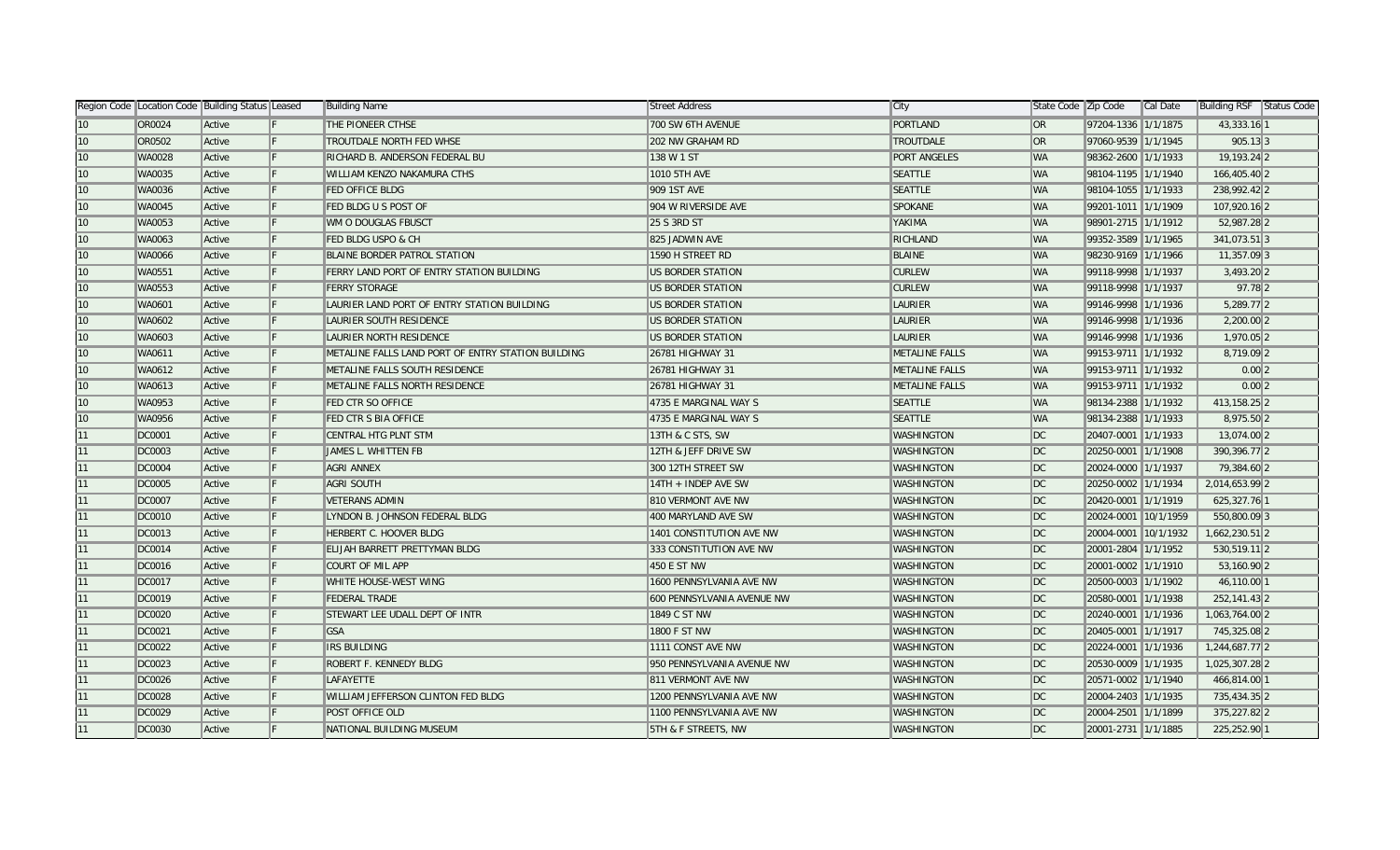|    | Region Code   Location Code   Building Status   Leased |        | Building Name                             | Street Address                      | City              | State Code Zip Code     |                     | Cal Date | Building RSF Status Code |  |
|----|--------------------------------------------------------|--------|-------------------------------------------|-------------------------------------|-------------------|-------------------------|---------------------|----------|--------------------------|--|
|    | DC0032                                                 | Active | 1951 CONSTITUTION AVE NW - SOUTH INTERIOR | 1951 CONSTITUTION AVE NW            | <b>WASHINGTON</b> | $\overline{\mathsf{p}}$ | 20245-0003 1/1/1933 |          | 110,270.20 2             |  |
| 11 | DC0033                                                 | Active | MARY E. SWITZER BUILDING                  | 330 C ST SW                         | <b>WASHINGTON</b> | DC                      | 20024-0001 1/1/1940 |          | 518,660.32 2             |  |
| 11 | DC0034                                                 | Active | <b>WILBUR J COHEN BLDG</b>                | 330 INDEP AVE SW                    | <b>WASHINGTON</b> | DC                      | 20201-0002 1/1/1939 |          | 1,045,264.37 2           |  |
| 11 | DC0035                                                 | Active | DWIGHT D. EISENHOWER EXECUTIVE            | 17TH AND PA AVE. NW                 | <b>WASHINGTON</b> | DC                      | 20506-0001 1/1/1888 |          | 566,108.93 1             |  |
| 11 | DC0036                                                 | Active | US INTERNATIONAL TR                       | <b>701 E ST NW</b>                  | <b>WASHINGTON</b> | DC                      | 20004-0001 1/1/1842 |          | 196,847.00 1             |  |
| 11 | DC0037                                                 | Active | WHITE HOUSE - EAST WING                   | 1600 PENNSYLVANIA AVE NW            | <b>WASHINGTON</b> | DC                      | 20006-0003 1/1/1942 |          | 26,064.00 1              |  |
| 11 | DC0042                                                 | Active | PRESIDENTS GUEST HOUSE                    | 1651-53 PENNSYLVANIA AVE NW         | WASHINGTON        | DC                      | 20503-0005 1/1/1824 |          | 51,961.26 1              |  |
| 11 | DC0046                                                 | Active | HARRY S. TRUMAN                           | 2201 C ST NW                        | WASHINGTON        | DC                      | 20522-0002 1/1/1941 |          | 1,975,532.623            |  |
| 11 | DC0048                                                 | Active | <b>WINDER</b>                             | 600 SEVENTEENTH STREET              | WASHINGTON        | DC                      | 20006-4801 1/1/1848 |          | 68,977.49 2              |  |
| 11 | <b>DC0066</b>                                          | Active | SE:1&2:CENTER BLDG                        | 2701 MARTIN LUTHER KING JR. AVE     | WASHINGTON        | DC                      | 20032-2608 1/1/1859 |          | $0.00$   1               |  |
|    | DC0074                                                 | Active | ST E; 1&2 ALLISON D                       | 2701 MARTIN LUTHER KING JR. AVE SE  | WASHINGTON        | DC                      | 20032-2608 1/1/1899 |          | $0.00$  1                |  |
|    | DC0075                                                 | Active | 320 FIRST STREET NW                       | 320 FIRST STREET NW                 | <b>WASHINGTON</b> | DC                      | 20001-0000 1/1/1928 |          | 252,032.79 2             |  |
|    | DC0078                                                 | Active | 1724 F STREET NW                          | 1724 F STREET NW                    | <b>WASHINGTON</b> | DC                      | 20505-0001 1/1/1911 |          | 46,316.48 2              |  |
|    | <b>DC0081</b>                                          | Active | ST E: 1&2 ALLISON C                       | 2701 MARTIN LUTHER KING JR. AVE SE  | <b>WASHINGTON</b> | DC                      | 20032-2608 1/1/1899 |          | $0.00$   1               |  |
| 11 | <b>DC0082</b>                                          | Active | <b>THEODORE ROOSEVELT</b>                 | 1900 E ST NW                        | <b>WASHINGTON</b> | DC                      | 20415-0002 1/1/1963 |          | 631,023.593              |  |
| 11 | DC0083                                                 | Active | <b>ORVILLE WRIGHT</b>                     | 800 INDEPENDENCE AVE SW             | <b>WASHINGTON</b> | DC                      | 20024-0001 1/1/1963 |          | 847,390.61 3             |  |
| 11 | <b>DC0084</b>                                          | Active | <b>WILBUR WRIGHT</b>                      | 600 INDEPENDENCE AVE SW             | <b>WASHINGTON</b> | DC                      | 20597-5580 1/1/1964 |          | 338,213.22 3             |  |
| 11 | <b>DC0087</b>                                          | Active | ST E: 1& 2 ALLISON B                      | 2701 MARTIN LUTHER KING JR. AVE SE  | <b>WASHINGTON</b> | DC                      | 20032-2608 1/1/1899 |          | $0.00$  1                |  |
| 11 | DC0092                                                 | Active | ROBERT C. WEAVER BUILDING                 | 451 7TH STREET SW                   | WASHINGTON        | DC                      | 20410-0001 1/1/1968 |          | 1,121,913.19 2           |  |
| 11 | DC0100                                                 | Active | ST E; 56 & 57; POWER HOUSE                | 2701 MARTIN LUTHER KING JR. AVE. SE | WASHINGTON        | DC                      | 20032-2608 1/1/1902 |          | $0.00$   1               |  |
| 11 | DC0101                                                 | Active | SE;60;J BUILDING                          | 2701 MARTIN LUTHER KING JR. AVE. SE | WASHINGTON        | DC                      | 20032-2608 1/1/1902 |          | $0.00$   1               |  |
| 11 | DC0103                                                 | Active | ST E; 62; TRANSFORMER                     | 2701 MARTIN LUTHER KING JR. AVE. SE | WASHINGTON        | $\overline{D}C$         | 20032-2608 1/1/1957 |          | $0.00$   1               |  |
|    | DC0107                                                 | Active | ST E; 64; L BUILDING                      | 2701 MARTIN LUTHER KING JR. AVE. SE | WASHINGTON        | DC                      | 20032-2608 1/1/1902 |          | $0.00$   1               |  |
|    | DC0110                                                 | Active | ST E; 66; K BUILDING                      | 2701 MARTIN LUTHER KING JR. AVE. SE | <b>WASHINGTON</b> | $\overline{D}C$         | 20032-2608 1/1/1902 |          | $0.00$   1               |  |
|    | DC0111                                                 | Active | <b>DOLLEY MADISON</b>                     | 1520 H STREET NW                    | <b>WASHINGTON</b> | DC                      | 20005-1003 1/1/1820 |          | 11,561.48 1              |  |
|    | DC0112                                                 | Active | <b>TAYLOE HOUSE</b>                       | 717 MADISON PL NW                   | <b>WASHINGTON</b> | DC                      | 20005-7700 1/1/1828 |          | 9,531.711                |  |
| 11 | DC0113                                                 | Active | <b>COSMOS CLUB</b>                        | 717 MADISON PL NW                   | <b>WASHINGTON</b> | DC                      | 20005-7700 1/1/1910 |          | 10,988.04 1              |  |
| 11 | DC0114                                                 | Active | <b>TAX COURT</b>                          | 400 SECOND STREET NW                | <b>WASHINGTON</b> | DC                      | 20217-0002 1/1/1972 |          | 171,077.27 2             |  |
| 11 | DC0115                                                 | Active | HUBERT HUMPHREY BLDG                      | 200 INDEPENDENCE AVE SW             | <b>WASHINGTON</b> | DC                      | 20201-0004 1/1/1975 |          | 752,433.27 3             |  |
| 11 | DC0117                                                 | Active | JACKSON PL COMPLEX                        | 708 JACKSON PLACE NW                | WASHINGTON        | DC                      | 20006-4920 1/1/1859 |          | $3,758.67$ 1             |  |
| 11 | DC0118                                                 | Active | JACKSON PL COMPLEX                        | 712 JACKSON PL NW                   | WASHINGTON        | DC                      | 20006-4901 1/1/1869 |          | 4,097.14 1               |  |
| 11 | DC0119                                                 | Active | JACKSON PL COMPLEX                        | 716 JACKSON PLACE NW                | WASHINGTON        | DC                      | 20006-4921 1/1/1868 |          | $3,465.83$ 1             |  |
| 11 | DC0123                                                 | Active | <b>JACKSON PL COMPLEX</b>                 | 730 JACKSON PL NW                   | WASHINGTON        | DC                      | 20006-4922 1/1/1869 |          | $3,127.37$ 1             |  |
|    | DC0124                                                 | Active | <b>JACKSON PL COMPLEX</b>                 | 734 JACKSON PLACE NW                | WASHINGTON        | DC                      | 20006-4922 1/1/1878 |          | 3,319.31 1               |  |
|    | DC0125                                                 | Active | <b>JACKSON PL COMPLEX</b>                 | 736 JACKSON PLACE NW                | WASHINGTON        | DC                      | 20006-4922 1/1/1869 |          | $6,276.78$  1            |  |
|    | DC0129                                                 | Active | ST E; 72; M BUILDING                      | 2701 MARTIN LUTHER KING JR. AVE. SE | <b>WASHINGTON</b> | $\overline{D}C$         | 20032-2608 1/1/1902 |          | 0.00 1                   |  |
|    | DC0133                                                 | Active | $ST E$ ; 73; C BUILDING                   | 2701 MARTIN LUTHER KING JR. AVE. SE | WASHINGTON        | $\overline{D}C$         | 20032-2608 1/1/1902 |          | $0.00$   1               |  |
|    | DC0137                                                 | Active | ST E: 74; ADMIN BUILDING                  | 2701 MARTIN LUTHER KING JR. AVE. SE | <b>WASHINGTON</b> | IDC.                    | 20032-2608 1/1/1903 |          | $0.00$  1                |  |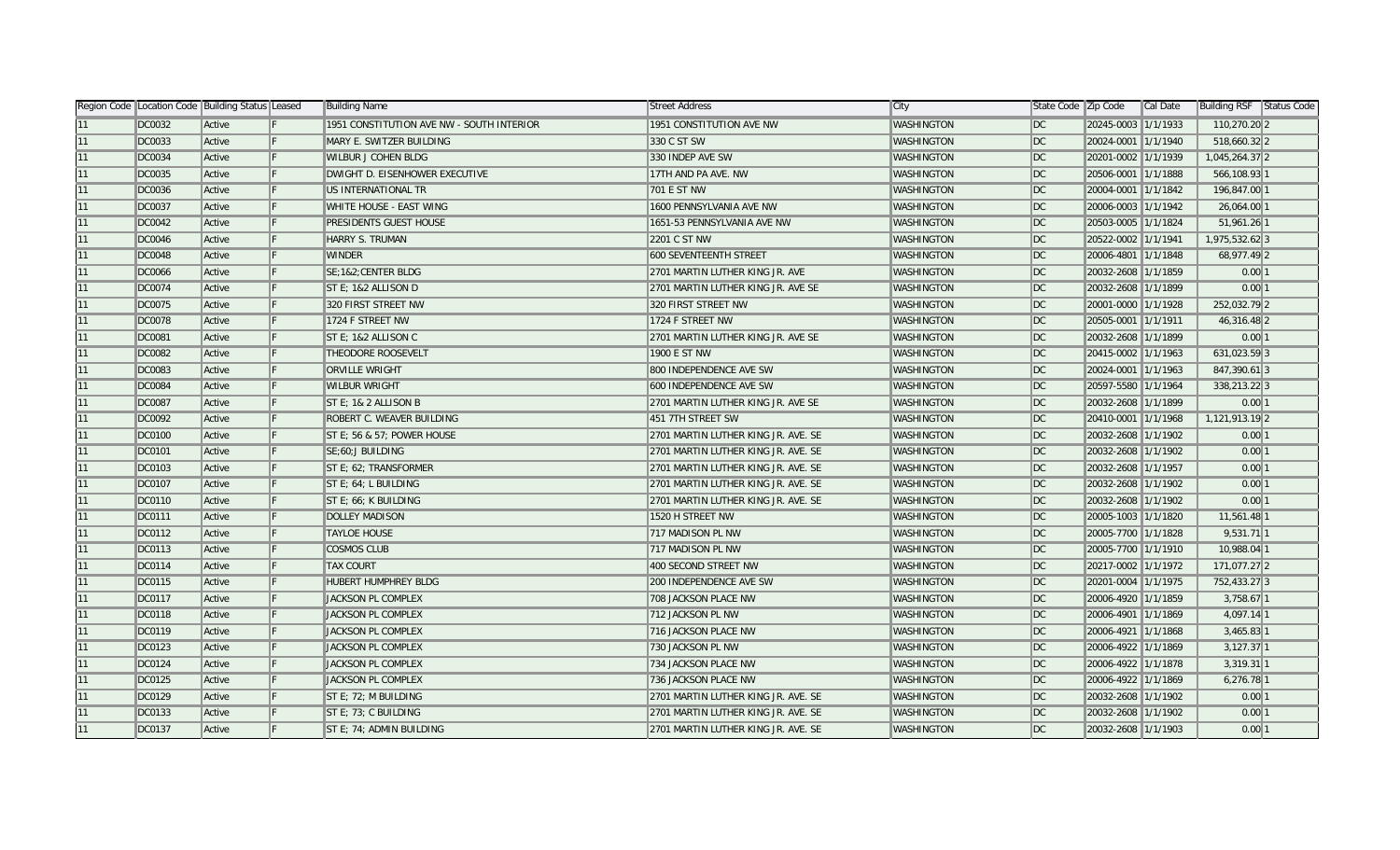|    | Region Code   Location Code   Building Status   Leased |        |     | Building Name                        | <b>Street Address</b>               | ∥City             | State Code Zip Code |                     | Cal Date | Building RSF  | Status Code |
|----|--------------------------------------------------------|--------|-----|--------------------------------------|-------------------------------------|-------------------|---------------------|---------------------|----------|---------------|-------------|
| 11 | DC0148                                                 | Active |     | ST E;29; HOLLY CLUSTER               | 2701 MARTIN LUTHER KING JR. AVE. SE | <b>WASHINGTON</b> | $\parallel$ DC      | 20032-2608 1/1/1893 |          | 0.00 1        |             |
| 11 | DC0167                                                 | Active |     | SE;BLDG 21                           | 2701 MARTIN LUTHER KING JR AVE SE   | <b>WASHINGTON</b> | DC                  | 20032-2608 1/1/1874 |          | 1,170.49 1    |             |
| 11 | DC0227                                                 | Active |     | ST E: 48: GYMNASIUM                  | 2701 MARTIN LUTHER KING JR AVE SE   | <b>WASHINGTON</b> | DC                  | 20032-2608 1/1/2013 |          | 38,775.22 1   |             |
| 11 | DC0274                                                 | Active | IF. | <b>PRKG LOT 12TH &amp; C ST SW</b>   | 12TH ST SW & C ST SW                | <b>WASHINGTON</b> | DC                  | 20002-6332 1/1/1900 |          | $0.00$ 3      |             |
| 11 | DC0501                                                 | Active | IF. | SIDNEY YATES (AUDITORS)              | 201 14TH STREET SW                  | <b>WASHINGTON</b> | DC                  | 20002-9900 1/1/1880 |          | 181,502.17 2  |             |
| 11 | DC0521                                                 | Active |     | EPA EAST                             | 1201 CONSTITUTION AVE NW            | <b>WASHINGTON</b> | DC                  | 20460-0005 1/1/1935 |          | 436,678.00 2  |             |
| 11 | <b>DC0522</b>                                          | Active |     | <b>EPA WEST</b>                      | 1301 CONSTITUTION AV NW             | <b>WASHINGTON</b> | DC                  | 20004-9800 1/1/1934 |          | 413,494.45 2  |             |
| 11 | DC0523                                                 | Active |     | <b>CONNECTING WING</b>               | 1301 CONSTITUTION AVE NW            | <b>WASHINGTON</b> | DC                  | 20004-9800 1/1/1935 |          | 124,457.01 2  |             |
| 11 | DC0531                                                 | Active |     | 2430 E ST NW CENTRAL                 | 2430 E ST NW                        | <b>WASHINGTON</b> | DC                  | 20037-2851 1/1/1919 |          | $30,235.04$ 3 |             |
| 11 | <b>DC0532</b>                                          | Active |     | 2430 E ST NW EAST                    | 2430 E ST NW                        | <b>WASHINGTON</b> | DC                  | 20037-2851 1/1/1933 |          | 12,811.733    |             |
| 11 | DC0533                                                 | Active |     | 2430 E ST NW SOUTH                   | 2430 E ST NW                        | <b>WASHINGTON</b> | DC                  | 20037-2851 1/1/1933 |          | 68,378.40 3   |             |
| 11 | DC0591                                                 | Active |     | POT ANX 1                            | 23RD & E STREETS NW                 | <b>WASHINGTON</b> | DC                  | 20372-0001 1/1/1910 |          | 19,478.00 3   |             |
| 11 | DC0592                                                 | Active |     | POT ANX 2                            | 23RD AND E ST NW                    | <b>WASHINGTON</b> | DC                  | 20372-0001 1/1/1843 |          | 15,937.00 1   |             |
| 11 | DC0593                                                 | Active |     | POT ANX 3                            | 23 & E STREETS NW                   | <b>WASHINGTON</b> | DC                  | 20372-0001 1/1/1910 |          | 19,651.00 3   |             |
| 11 | DC0594                                                 | Active |     | <b>POT ANX 4</b>                     | 23RD & E STREETS NW                 | <b>WASHINGTON</b> | DC                  | 20372-0001 1/1/1910 |          | 15,221.00 3   |             |
| 11 | DC0595                                                 | Active | IF. | POT ANX 5                            | 23RD & E STREET NW                  | <b>WASHINGTON</b> | DC                  | 20372-0001 1/1/1910 |          | 12,546.00 3   |             |
| 11 | DC0631                                                 | Active | IF. | <b>NYA 074</b>                       | M STREET SE                         | <b>WASHINGTON</b> | DC                  | 20370-0001 1/1/1889 |          | $0.00$ 3      |             |
| 11 | <b>DC0648</b>                                          | Active |     | NYA 202                              | <b>M STREET SE</b>                  | <b>WASHINGTON</b> | DC                  | 20370-0001 1/1/1941 |          | $0.00$ 3      |             |
| 11 | DC0705                                                 | Active |     | ANDREW W. MELLON AUDITORIUM          | 1301 CONSTITUTION AVE NW            | <b>WASHINGTON</b> | DC                  | 20240-0001 1/1/1960 |          | 74,078.09 2   |             |
| 11 | <b>DC0720</b>                                          | Active |     | THE WEBSTER SCHOOL BUILDING          | 940 H STREET, NW                    | <b>WASHINGTON</b> | DC                  | 20002-3742 1/1/1882 |          | 8,500.00 3    |             |
| 11 | DC1335                                                 | Active |     | $ST E$ ; 75; B BLDG                  | 2701 MARTIN LUTHER KING JR AVE SE   | <b>WASHINGTON</b> | DC                  | 20032-2608 1/1/1902 |          | 0.00 1        |             |
| 11 | DC1336                                                 | Active |     | SE:45: GENERAL KITCHE                | 2701 MARTIN LUTHER KING JR. AVE. SE | <b>WASHINGTON</b> | DC                  | 20032-2608 1/1/1883 |          | $0.00$   1    |             |
| 11 | DC1343                                                 | Active |     | ST E. : 31: ATKINS HALL              | 2701 MARTIN LUTHER KING JR AVE SE   | <b>WASHINGTON</b> | DC                  | 20032-2608 1/1/1878 |          | 9,727.80 1    |             |
| 11 | DC1344                                                 | Active |     | ST E: 37; HITCHCOCK HALL             | 2701 MARTIN LUTHER KING JR. AVE. SE | <b>WASHINGTON</b> | DC                  | 20032-2608 1/1/1908 |          | 250.00 1      |             |
| 11 | DC1345                                                 | Active |     | ST E ; 32; RELIEF                    | 2701 MARTIN LUTHER KING JR AVE SE   | <b>WASHINGTON</b> | DC                  | 20032-2608 1/1/1879 |          | $0.00$   1    |             |
| 11 | DC1347                                                 | Active |     | ST E; 36; HOME BLDG                  | 2701 MARTIN LUTHER KING JR AVE SE   | <b>WASHINGTON</b> | DC                  | 20032-2608 1/1/1883 |          | 0.00 1        |             |
| 11 | DC1351                                                 | Active | IF. | ST E; 68; Q BUILDING                 | 2701 MARTIN LUTHER KING JR AVE SE   | <b>WASHINGTON</b> | DC                  | 20032-2608 1/1/1901 |          | 0.00 1        |             |
| 11 | DC1400                                                 | Active | IF. | MAIN SCHOOL BUILDING                 | <b>NEBRASKA AVE COMPLEX</b>         | <b>WASHINGTON</b> | DC                  | 20016-              | 1/1/1916 | 87, 161.56 2  |             |
| 11 | DC1401                                                 | Active |     | <b>CLASS &amp; RECREATION BLDG</b>   | NEBRASKA AVENUE COMPLEX             | <b>WASHINGTON</b> | DC                  | 20016-2705 1/1/1940 |          | 4,547.73 2    |             |
| 11 | DC1402                                                 | Active |     | <b>OFFICE BLDG - EAST ANNEX</b>      | NEBRASKA AVENUE COMPLEX             | <b>WASHINGTON</b> | DC                  | 20016-2705 1/1/1943 |          | 31,063.72 2   |             |
| 11 | DC1403                                                 | Active |     | LAB                                  | NEBRASKA AVENUE COMPLEX             | <b>WASHINGTON</b> | DC                  | 20016-2705 1/1/1943 |          | 36,494.99 2   |             |
| 11 | DC1404                                                 | Active |     | <b>LAB EXTENSION</b>                 | NEBRASKA AVENUE COMPLEX             | <b>WASHINGTON</b> | DC                  | 20016-2705 1/1/1944 |          | 29,894.06 2   |             |
| 11 | DC1405                                                 | Active |     | <b>MEMORIAL CHAPEL</b>               | NEBRASKA AVE. COMPLEX               | <b>WASHINGTON</b> | DC                  | 20016-2705 1/1/1924 |          | $6,372.30$  2 |             |
| 11 | DC1409                                                 | Active |     | GYMNASIUM                            | NEBRASKA AVENUE COMPLEX             | <b>WASHINGTON</b> | DC                  | 20016-2705 1/1/1929 |          | 7,220.52 2    |             |
| 11 | DC1410                                                 | Active |     | <b>FIELD HOUSE</b>                   | NEBRASKA AVENUE COMPLEX             | <b>WASHINGTON</b> | DC                  | 20016-2705 1/1/1943 |          | 7,609.36 2    |             |
| 11 | DC1411                                                 | Active |     | <b>CAFETERIA</b>                     | NEBRASKA AVENUE COMPLEX             | <b>WASHINGTON</b> | DC                  | 20016-2705 1/1/1929 |          | 5,429.58 2    |             |
| 11 | DC1413                                                 | Active |     | <b>OFFICE BUILDING - SOUTH ANNEX</b> | NEBRASKA AVENUE COMPLEX             | <b>WASHINGTON</b> | DC                  | 20016-2705 1/1/1944 |          | 58,430.24 2   |             |
| 11 | DC1414                                                 | Active |     | CODE & SIGNAL LAB                    | NEBRASKA AVENUE COMPLEX             | <b>WASHINGTON</b> | DC                  | 20016-2705 1/1/1944 |          | 33,961.29 2   |             |